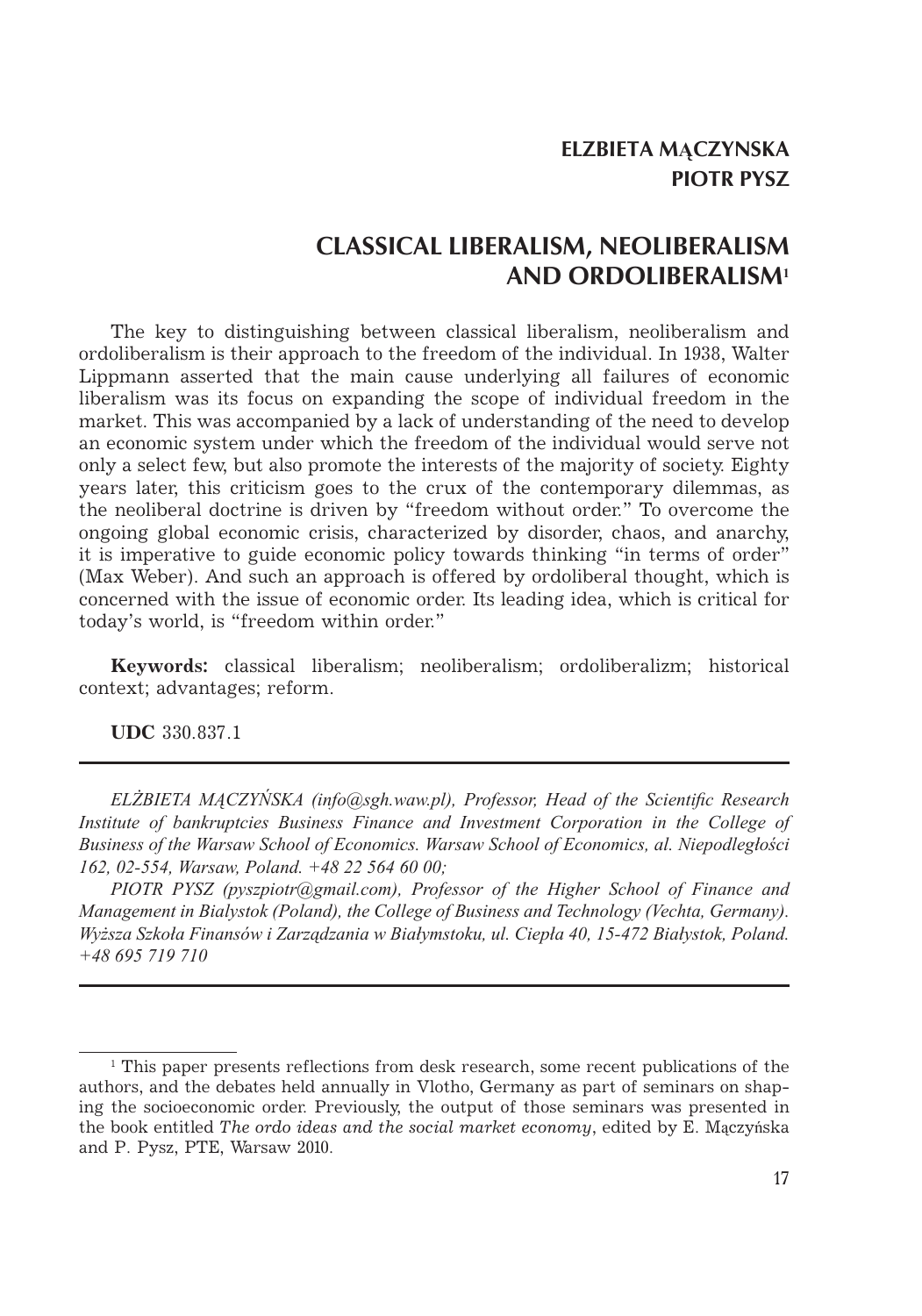## **Introduction**

In Poland and other post-socialist European societies, the political transformations of the end of the 1980s and the beginning of the 1990s gave rise to hopes for economic freedom, a free market, and prosperity. However, after an initial euphoria, disappointment set in as a result of emerging social dysfunctions, including high income disparities, detrimental to the sense of social justice. Thus, doubts arose as to whether the newly embraced solutions were indeed the right ones. Economically active individuals became acutely aware of the material limitations to their freedoms, associated with the eroded democratic system and abuse of the fair competition principle (which is fundamental to the free market), mostly due to paramonopolistic phenomena. The global financial meltdown that started in the USA in 2007–2008, and which subsequently evolved into an economic downturn and debt crisis, has triggered a tidal wave of criticism of the market economy. This criticism is often extended to economic liberalism at large, which is fundamentally incorrect and damaging to the advancement of liberal economic and social thought. It must be emphasized that the market is the only viable institutional solution suitable for free democratic societies. There is, and in the foreseeable future there will be, no alternative to the market. Therefore, in its current and evolving form, it will remain the basic institutional mechanism organizing economic processes with their social implications. Given the above, it is essential that the barrage of criticism of the market economy both in the scholarly literature and in the media, which the global crisis has intensified, should not lead to an indiscriminate condemnation and rejection of liberal economic and social principles. It is those principles that provide the scholarly and ideological foundations for the market, which would completely lose its social orientation without them — as Paul Samuelson said "the market has no heart; the market has no brain. It does what it does (*Interview…* 2005, p. 151).

The present paper discusses three basic strands of liberalism: classical liberalism, neoliberalism, and ordoliberalism. Both neoliberalism and ordoliberalism stem from the 18th and 19th century classical liberal thought of Adam Smith, John Stuart Mill, Jean-Baptiste Say, and others. Still, for decades there has been considerable confusion among economic researchers and commentators concerning these three terms. The notions of classical liberalism, neoliberalism, and ordoliberalism are unjustifiably used as synonyms and subsumed under the umbrella term of economic liberalism, without explaining the meaning or divisions of the latter. The neoliberal doctrine, founded on the mainstream of neoclassical economic theory, is thought to be one of the underlying causes of the ongoing and as yet uncontained global economic crisis. As a result, neoliberalism has been subjected to generalized, devastating criticism, often extending to economic liberalism at large. In this context, one should heed Confucius's still relevant warning "when thinking falters, order collapses"1 (quoted in Eucken 2004, p. 197). The Chinese thinker's words from about two and a half millennia ago have turned out to be prophetic also today. It

<sup>1</sup> Translated into English from the German version provided by Eucken (2004, p. 197).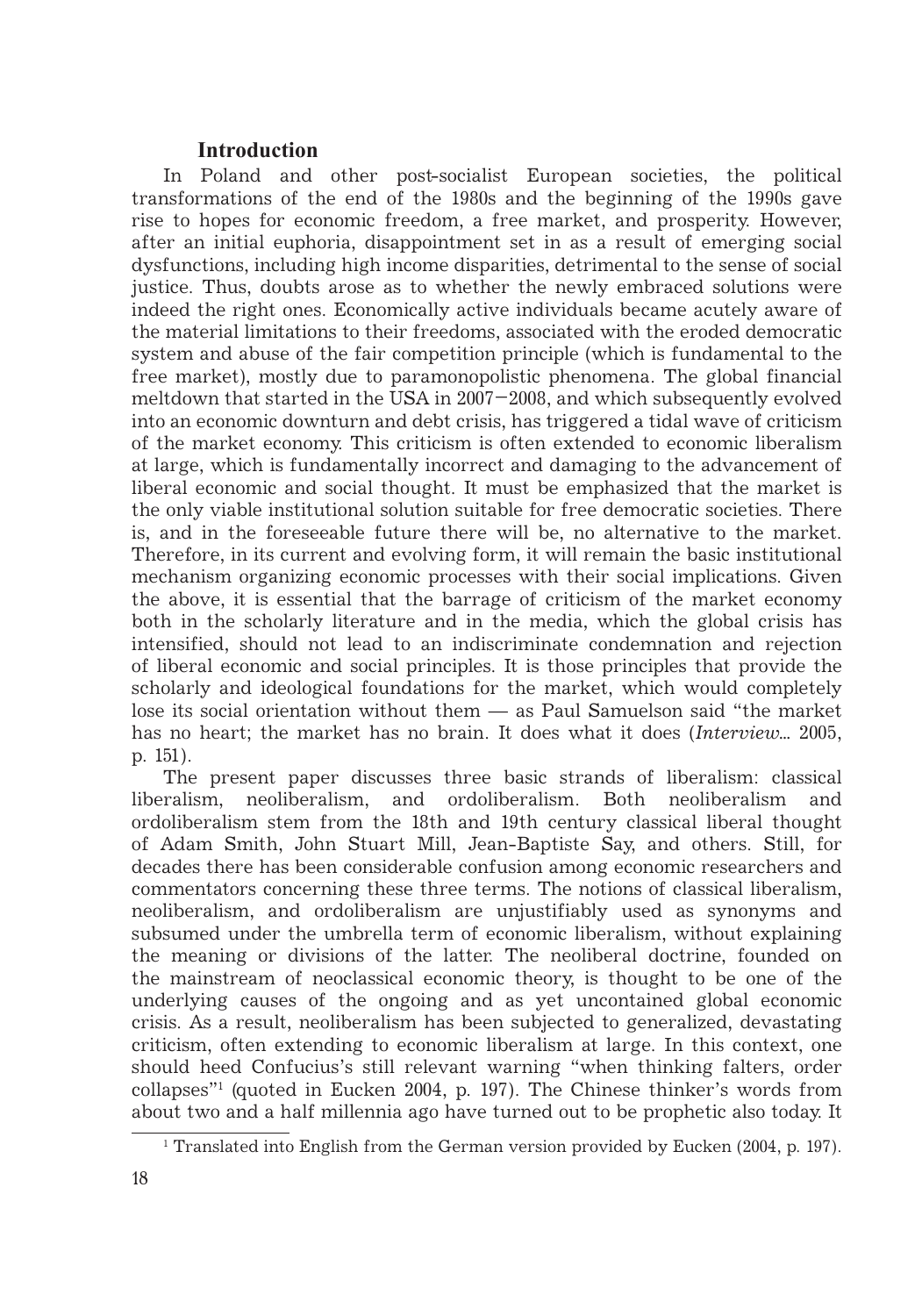should be admitted here that many eminent theorists have not appreciated the contribution of methodological considerations to the development of economic theory. Some of them have even cautioned against overrating them. For instance, in the foreword to the first edition of his 1939 book entitled *Die Grundlagen der Nationalökonomie*, Walter Eucken wrote "this book is not a methodological book. . . . Excessive methodological reflection is a symptom of illness in every science, and no ill science has been cured by methodology" (Eucken 1989, p. ix). According to one of the most notable neoclassical economists, Vilfredo Pareto, discussions about methodology are but a waste of time (quoted in Winkel 1989, p. 115). Despite the above and other similar suggestions, we believe that a methodological approach is indispensable in examining the notions of classical liberalism, neoliberalism, and ordoliberalism. Indeed, the mounting criticism of economic liberalism, oblivious to the diversity of its strands, carries the risk of degrading this important foundation of socioeconomic development in an act of "throwing the baby out with the bathwater."

The key to distinguishing between neoliberalism and ordoliberalism is their stance on individual freedom. During the 1938 Paris colloquium, the American intellectual and liberal thinker, author of a widely discussed book entitled *The Good Society*, and advisor to President Roosevelt, Walter Lippmann, argued that the underlying cause of all failures of classical liberal economic thought was excessive preoccupation with extending the liberties of the individual in the market (Lipmann 1937). This went hand in hand with neglecting the task to create an economic order in which individual freedom would be used not only to enrich individual persons, but to pursue objectives serving the entire society, or at least most of its members. Almost 80 years later, Lippmann's criticism still goes to the crux of contemporary dilemmas. However, it is not heeded by the neoliberal doctrine, which seems to be repeating the old error of striving for "freedom without order." In stark contrast to such an approach, ordoliberalism is oriented towards "freedom within order."

To overcome the ongoing crisis in the global economy, which is characterized by disorder, chaos, and symptoms of anarchy, economic policy must depart from the neoliberal doctrine and embrace the conceptual foundations of Weber's order and rationality, taking into consideration "human behaviors and feelings, empathy, and historical memory" (cf. Weber 2002). A theoretical basis for this kind of economic policy is offered by ordoliberal thought (cf. Pysz 2013). To avoid the danger of summary rejection of economic liberalism, which would have negative ramifications for the market, it is necessary to draw a clear line between its different strands, and especially between neoliberalism and ordoliberalism. In the simplest of terms, the former is characterized by market fundamentalism and marginalization of the role of the state in shaping the socioeconomic order, while the creation of that order is given utmost priority in the latter school. Thus, the objective of this paper is to present the differences between the various categories of economic liberalism.

The first part of the paper discusses the historical development of neoliberal and ordoliberal ideas, both of which strived to bring back to life classical liberalism,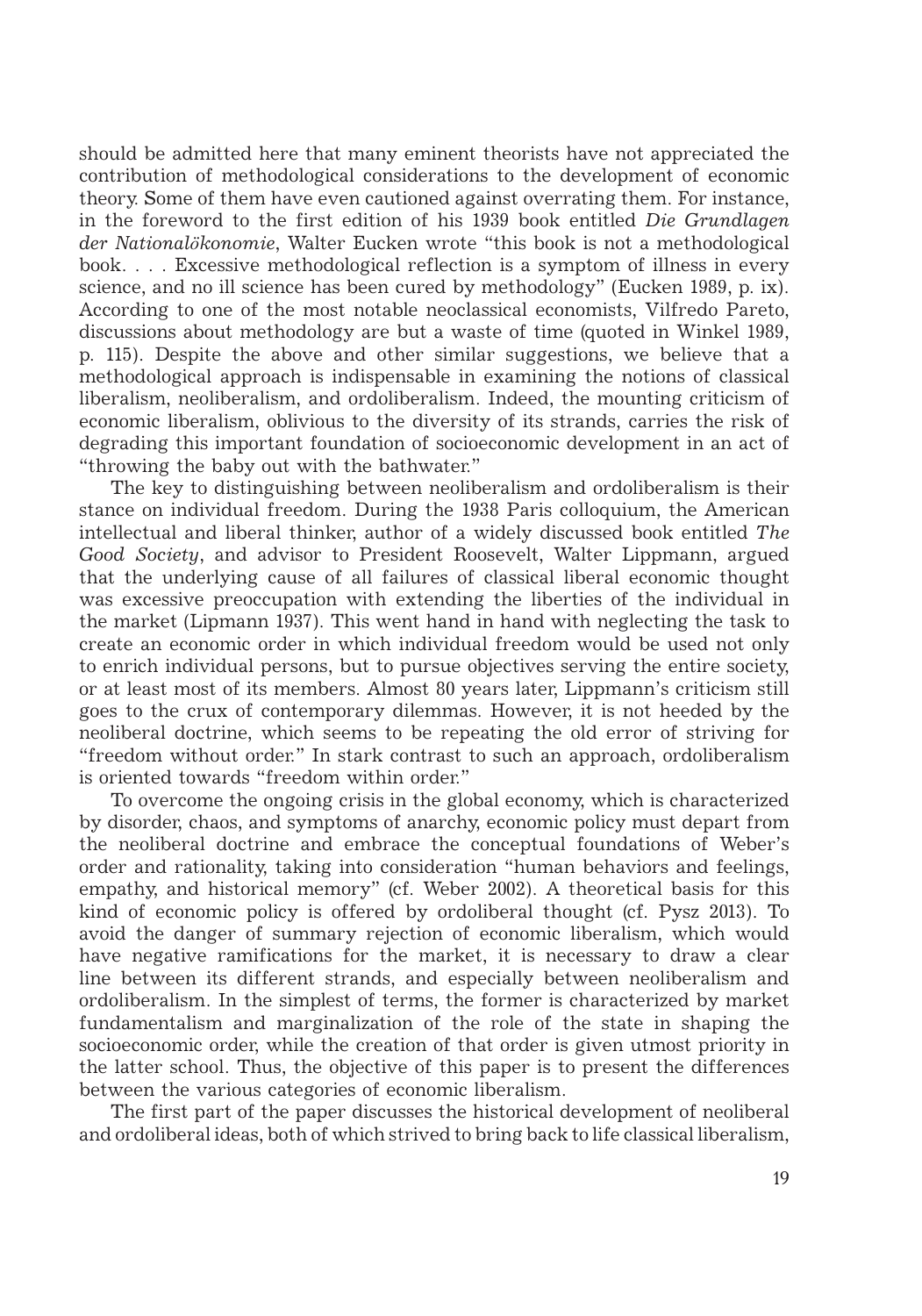which had been overshadowed by various socialist currents and the teachings of John Maynard Keynes following the Great Depression of 1929–1933. The second part presents a comparative analysis of neoliberal and ordoliberal tenets. The summary indicates some possibilities provided by ordoliberal economic policies. Such an approach is indeed indispensable in today's world, ravaged by a globally punctuated equilibrium and disorder (cf. Thurow 1999, p. 16 et seq.). It is necessary to make sure that humanity enjoys the "cosmic" right to survival (cf. Haberman 2002, pp.  $170-171$ ) by creating the right socioeconomic order, in line with Confucius's saying. In other words, what is at stake is Hamlet's "to be or not to be" uttered on behalf of all mankind.

### **The historical context of neoliberal and ordoliberal ideas**

As economic history and the history of economic thought show, evolution in the technological and social determinants of economic activity leads to evolution in the prevalent economic theories, schools, and doctrines. The 19th century was largely dominated by Adam Smith's classical economic theory. However, already at the end of that century, some dysfunctions of classical laissez-faire liberalism and capitalism began to surface; these included monopolistic tendencies in industry, deep business cycle fluctuations, etc. At the beginning of the 20th century, classical liberalism gradually eroded, weakened by burgeoning anticapitalist and statist ideas, which eventually led to a centrally managed capitalist economy in Germany in 1936–1948 and a centrally planned socialist economy in Russia (later Soviet Union) following the 1917 October Revolution. The proverbial final nail in the coffin of classical liberalism was the Great Depression of 1929– 1933, which cleared the ground for a rapid expansion of Keynesianism. While damaging to classical liberalism, these developments provided an impulse for its proponents to mount a counteroffensive and defend liberal ideas as well as the classical principles of economic theory. In this respect, of crucial importance was the international Walter Lippmann colloquium, which was held in Paris in August 1938. It was there that the term "neoliberalism," coined by the ordoliberal Alexander Rüstow, was popularly accepted over other proposals, such as neocapitalism, social liberalism, or left-wing liberalism (cf. Mirowski, Plehwe 2009). This word was supposed to emphasize the difference between the neoliberal concepts and 19th century classical liberalism based on laissez-faire, and clearly indicate a new era in the history of the evolution of economic liberalism.

However, the notion of neoliberalism dates back to even before World War I, when authors started to seek a new name for laissez-faire capitalism. W. Sombart, a leading representative of the younger German Historical School of Economics, came up with the term "social capitalism" in 1921. In 1925, Swiss economist H. Honegger published a book with the first chapter titled "Neoliberalism" (the chapter discussed, among others, works by Gustav Cassel, including his 1923 *Theory of Social Economy*). In turn, during a 1932 conference of the economic society "Verein für Socialpolitik" Alexander Rüstow stated: "The new liberalism, which my friends and I represent, requires a strong state there where it belongs: a state above the economy and its interest groups" (Rüstow 1932).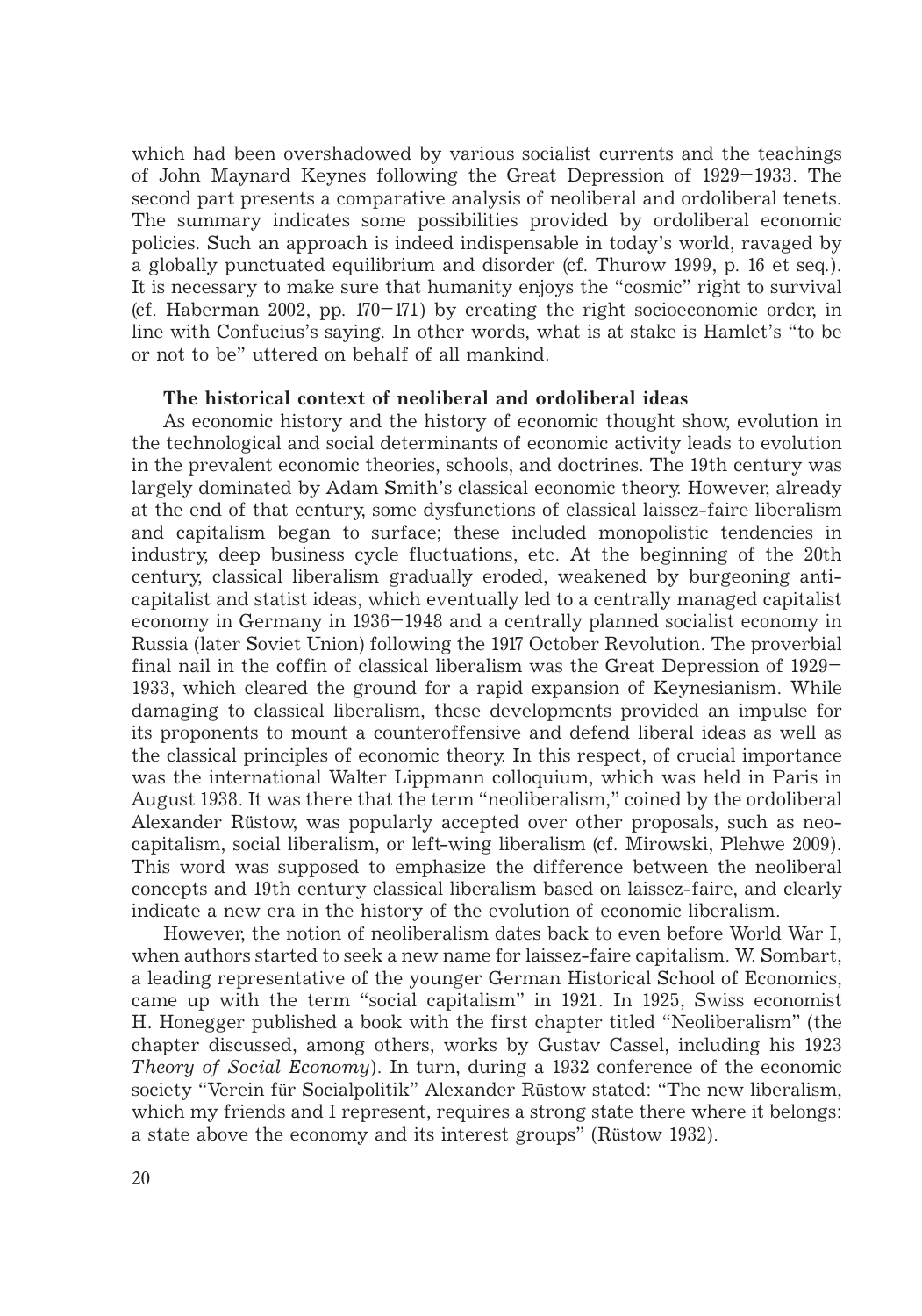World War II interrupted the work of economic liberals who strived to contain the offensive of the various strands of socialism and Keynesianism. Two years after the end of the war, in 1947, the "Mont Pelerin Society" was established upon the initiative of F. A. von Hayek (Hampe 2010). The founding group and core of this society consisted of over twenty liberals (who had also been present at the Paris colloquium) from Germany, Austria, France, and the United States. The first meeting of the society was attended, along with its founding father F. A. von Hayek, by Walter Eucken, Wilhelm Röpke, Alexander Rüstow, Frank Knight, Milton Friedman, and others. The names of these scholars are indicative of the division emerging among economic liberals already at that early stage. Eucken became the spiritual leader of ordoliberalism, which was initiated in Germany in the 1940s. In turn, Knight and Friedman, as well as von Hayek (who is more difficult to label), were or became eminent representatives of the Chicago School, which relentlessly fought socialism, statism, and Keynesianism. As a result, in the 1970s the neoliberal doctrine became the dominant force in economic theory and policy (cf. Mączyńska 2011).

## **Neoliberalism — An international reach**

The neoliberal Chicago School of Economics exerted a strong influence on economic thought and socioeconomic policy around the world, including South American countries and the post-socialist economies of Central and Eastern Europe. After 1975, an important contribution to the spread of the American version of neoliberalism was made in Chile by the so-called "Chicago Boys" — a large group of Chileans most of whom had studied at the University in Chicago in the years 1956–1970. There, they learned about the radical neoliberal ideas of F. A. von Hayek and M. Friedman, and became their enthusiastic advocates. Following his coup d'état, in 1975 Chilean dictator Augusto Pinochet conferred power over all economic ministries and central institutions to this group of approx. 25. Chile became an experimental field perfectly suited for testing the Chicago School's neoliberal concepts. During his 1975 trip to Chile, M. Friedman stated that a "shock therapy" was necessary to contain its economic downturn and hyperinflation.

Against the backdrop of many Latin American countries, characterized by macroeconomic instability and a foreign debt crisis in the second half of the 1990s, the first effects of the radical shock therapy in Chile must have seemed to its creditors (large banks and American financial and political elites) to be the right path. These events cleared the ground for the neoliberal *Washington Consensus* formulated by J. Williamson, which exerted a tremendous impact on economic policies not only in South America, but also in the post-socialist countries of Central and Eastern Europe (cf. Kołodko 2008, pp. 210–212).

During the stagflation of the 1970s, neoliberalism started to supplant Keynesianism as the predominant type of economic theory and policy. M. Friedman's and F. A. von Hayek's ideas captured the minds of economists and economic policy-makers. This radical shift in economic philosophy paved the way for the economic policies of Ronald Reagan in the USA and Margaret Thatcher in Great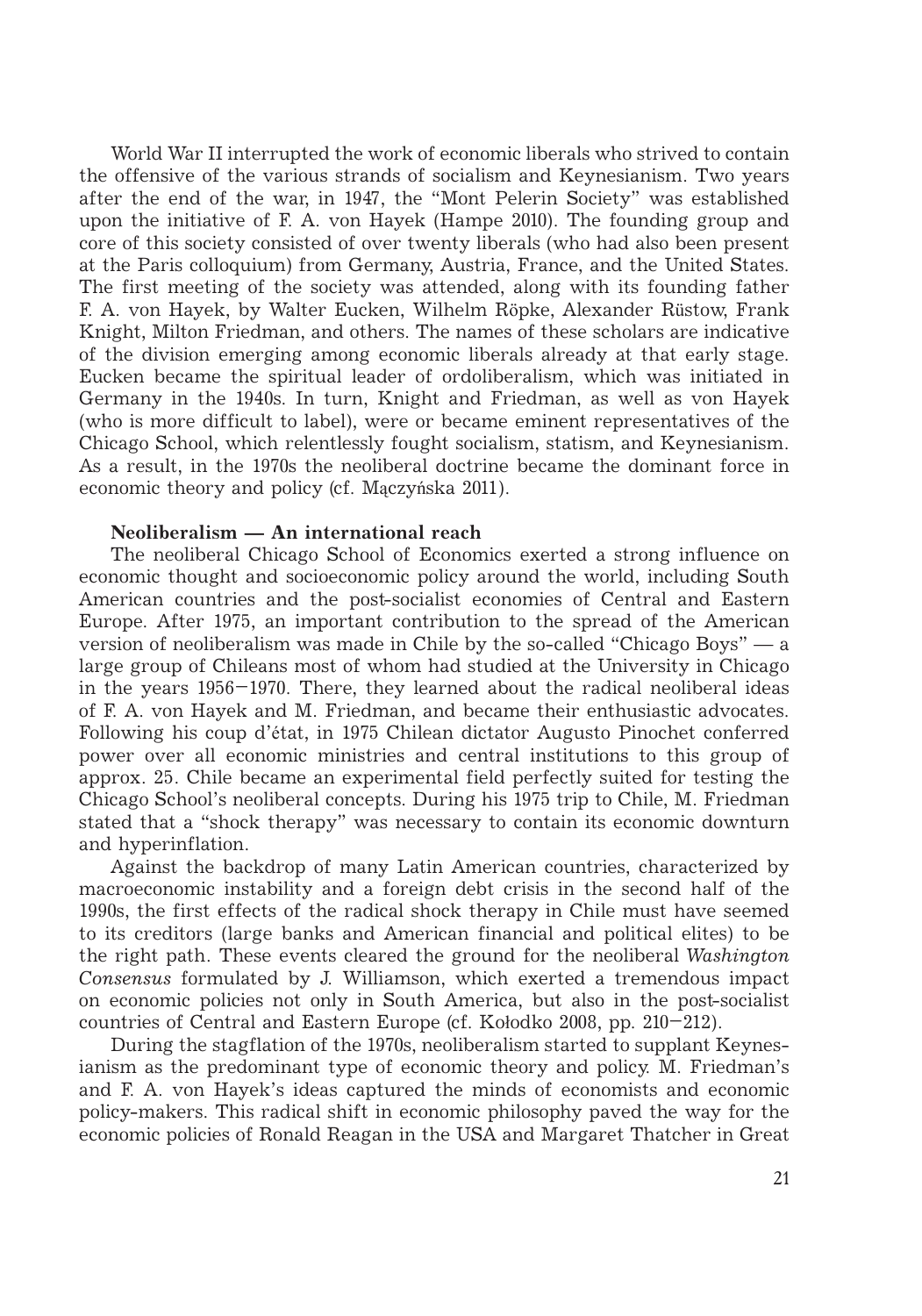Britain, which were oriented towards the neoliberal principles of spontaneous order, monetarism, and a supply economy. In the 1980s, the British Prime Minister referred to the neoliberal economic policies she pursued using the slogan TINA, standing for "there is no alternative" — meaning no alternative to a free market and free trade, and thus to global capitalism.

The neoliberal doctrine also provided the foundations for socioeconomic transition in socialist countries. The collapse of real socialism, which began in Poland, spread to other countries of the socialist bloc (including the Soviet Union) at the end of the 1980s and the beginning of the 1990s, and led to the reunification of Germany. Western countries surrendered themselves to euphoria and market triumphalism, which was also shared by the post-socialist countries. What had happened was the contradiction of Karl Marx's prophecy: it was not capitalism, but socialism, that finally became confined to the ash heap of history. Capitalism was thought to have achieved the ultimate victory. This euphoria spectacularly peaked in the famed but naive "end of history" thesis of F. Fukuyama's 1992 book. A market economy and liberal democracy based on individual freedoms and private ownership of production factors were supposed to universally and permanently dominate the future of humanity.

The corporate raider Gordon Gekko from Oliver Stone's movie *Wall Street* has become a symbol of the period of capitalist triumphalism. Gekko propagated greed ("greed is good") as a value that was thought indispensable both for business and the economy. A similar attitude was presented by Milton Friedman, the main theorist of neoliberalism, which at that time was going from strength to strength. When asked about the drivers of human behavior, he said "undoubtedly greed... Greed, hate, and love" (Friedman 2006, p. 20).

The most spectacular and risky (in terms of scholarly and social acceptance of the neoliberal doctrine) is the hypothesis about the efficiency and self-regulation of the financial markets, which was developed in 1965–1970 by the 2013 Nobel Prize winner and University of Chicago professor, Eugene Fama. According to that hypothesis, in securities markets both sellers and buyers behave fully rationally, using all available information in decision making. Given a sufficiently large number of sellers and buyers, in a fully transparent market, the current price of securities (stocks) would then objectively reflect their actual value. The prices change when market actors gain new, previously unknown information. Thus, a change in the price of securities automatically causes a shift from an existing to a new market equilibrium. This self-regulating market process ensures that capital is allocated to the best performing sectors. International financial markets give capital owners the ability to diversify their investments, lowering the risk of losing some or all of the capital involved (Krugman, Obstfeld 2006, pp. 747–749). The effective market hypothesis apologetically justifies the expansion of huge investment banks and other financial organizations in the international financial markets, which are not regulated by anything or anybody. However, the ongoing financial crisis, which started in 2007–2008, has disproved this hypothesis and signaled the beginning of an end of the dominant position of the neoliberal doctrine in economic theory and policy in highly developed countries around the world.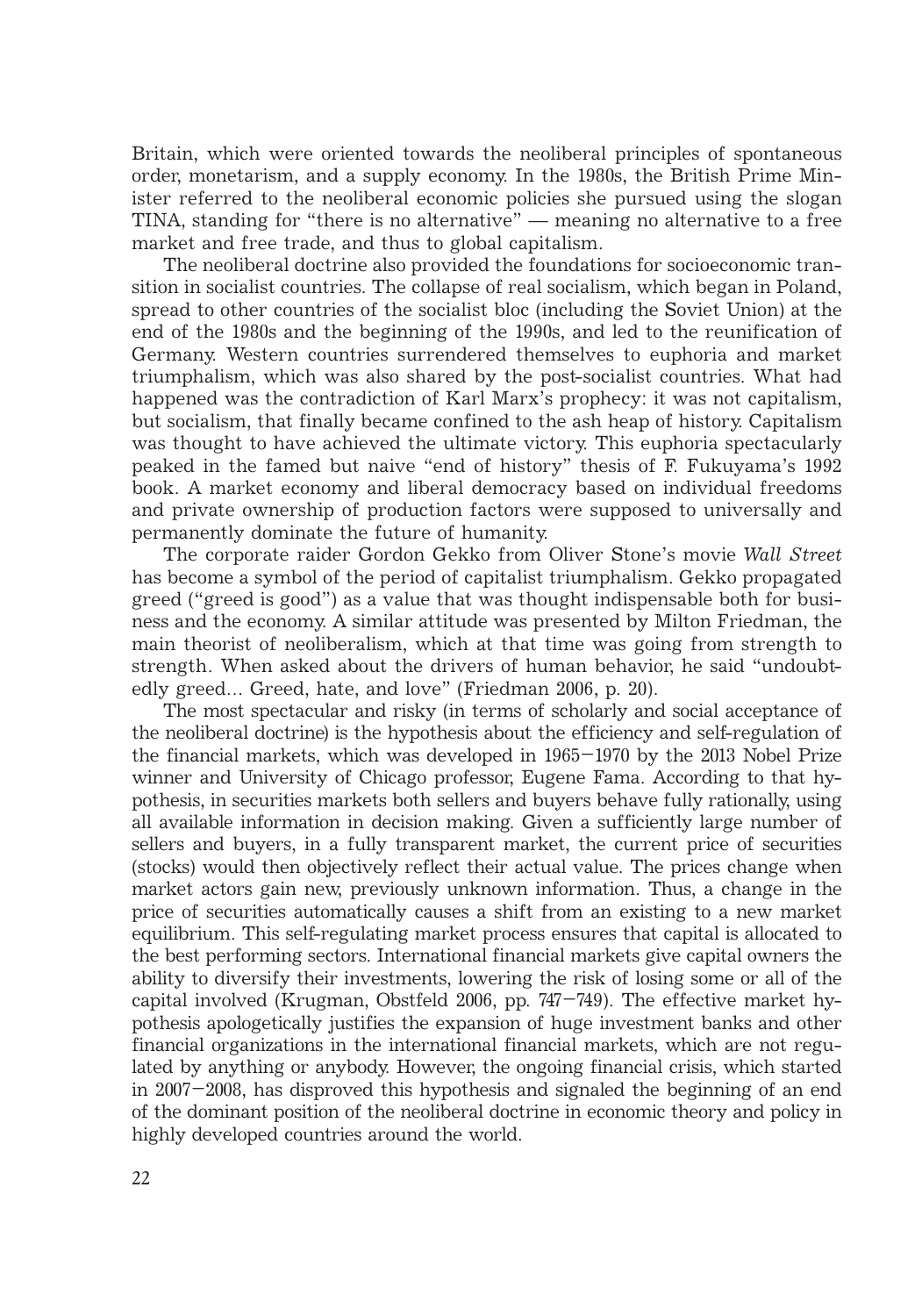## **Ordoliberalism — its roots, historical changes, and advantages**

The first voices of German new economic liberalism emerged as early as during the 1929–1933 Great Depression, one of them being the above-mentioned speech by A. Rüstow at the 1932 "Verein für Socialpolitik" congress in Dresden. The same year saw the publication of W. Eucken's seminal paper (see Eucken 1932). Both Rüstow and Eucken emphasized that the public authorities should play a leading role in shaping the institutional and structural determinants of market processes. In 1946, a conversation between W. Eucken and the publisher H. Küpper gave rise to an idea of establishing a research journal dealing with the market economic order, with K*ü*pper suggesting the name ORDO (von Klinkowstroem 2000, p. 107). The journal has been published annually under the title *ORDO — Jahrbuch für die Ordnung von Wirtschaft und Gesellschaft* since 1948. The title of the journal turned out to be so influential that the German liberals, gradually departing from the notion of neoliberalism, started to be known as ordoliberals.

However, the German neoliberals began to differ from their American counterparts not only in terms of their appellation. The ordoliberal concept of economic policy was put into practice almost thirty years prior to the ideas of the Chicago School of Economics — not in Latin America, but in West Germany, where it was highly successful. Following the monetary and economic reform of 1948, the social market economy was initiated under the leadership of Ludwig Erhard. By 1966, this policy had helped to bring about economic development processes in West Germany which later came to be known an "economic miracle" (see, e.g., Kaczmarek 1997). After Erhard stepped down as chancellor in December 1966, social democratic economist and politician Karl Schiller was appointed Minister of Economy in the CDU-SPD coalition government. In 1971, he was additionally made Minister of Finance, becoming a so-called economic and finance superminister. Schiller's central political idea was "a synthesis of John Maynard Keynes's theory with the Freiburg imperative." He strived to integrate into a coherent whole Eucken's microeconomically oriented competitive economic order with Keynesian-based macroeconomic control of global demand.

Here one should also stress the divergence between the German ordoliberalism and American neoliberalism following from the history of their rivalry with Keynes's theory. While the Chicago School of Economics started to replace Keynesianism in the research community in the stagflation-ridden decade of the 1970s, Germany underwent an inverse process, which began one decade earlier: the ordoliberal way of thinking about the economy was gradually relegated to the margins of economic research by the spread of Keynesianism. In turn, at the beginning of the 1980, the hold of Keynesianism started to weaken in favor of the neoliberal ideas adopted from the Chicago School. The leading concepts in economic policy were deregulation, privatization, supply economics, and a "lean state."

Generally speaking, one could argue that Germany's post-World War II economic policy was largely a response, although lagging by several years, to the new ideas and trends originated in the Anglo-Saxon countries. Another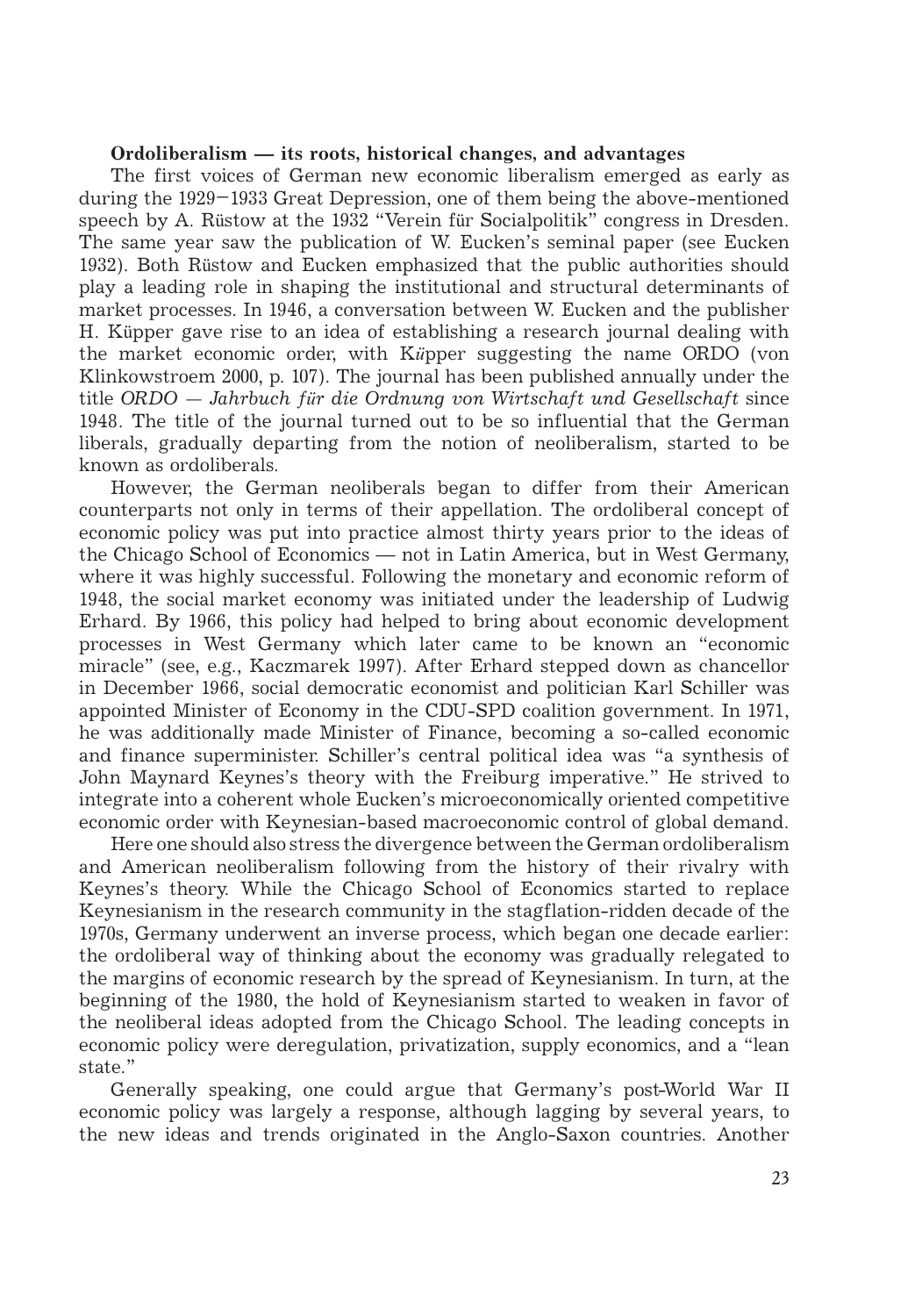symptom of the conservatism of German policy-making was that despite several radical shifts in its conceptual foundations, it still held on to the banner of the social market economy, which was very popular with the general population. Importantly, German ordoliberals managed to maintain some continued presence in economic research communities and retain some influence over the media and public opinion. In the 1980s and 1990s, they even enjoyed something of a revival despite the prevalence of Anglo-Saxon neoliberalism (see Feld, K*ö*hler 2011, pp. 3–4). Actually, the theoretical and conceptual conservatism the German socioeconomic policy may have cushioned the negative effects of the global crisis on Germany's economy.

From the ordoliberal perspective, both Keynes's theory and the neoliberal ideas of the Chicago School have certain rarely discussed but similar consequences in practice. These fundamentally different concepts of economic policy, whose proponents have opposed each other for decades, appear to share a similar assumption as to one of the aspects of this policy — the direct influence of the state on the economy. Under Keynesianism, economic processes are controlled by the state in a discretionary manner on the demand side using fiscal and monetary tools (e.g., the refinancing rate for commercial banks). On the other hand, in accordance with the neoliberal concept of supply economy and monetarism, the activity of the state should be focused on fine-tuning aggregate supply and ensuring price stability by means of fiscal and tax instruments, taking into consideration Friedman's rule describing the relationship between GDP growth or the economy's output potential and the volume of currency in circulation.

The fascination of economic theorists and policy-makers with the possibility to directly influence economic processes on the demand side (Keynesianism) or on the supply side (neoliberal supply-side economics and monetarism) turned their attention away from shaping the economic order, that is, developing formal and informal rules of economic activity. Those economists seem to be even more oblivious to the effects exerted by economic policy on the readiness and ability of economically active individuals to accept responsibility to oneself, one's environment, one's family, and society at large, for their freedom of choice (see Pysz 2010, pp. 68–69). Both in Keynesianism and neoliberalism, the educational function of economic policy, which is to teach individuals how to use the freedom they enjoy in a responsible manner, has been largely ignored.

Thus, ordoliberals consider the above doctrines unusable as a conceptual basis for economic policies. However, Keynesianism might be acceptable as a last resort in unexpected shock situations linked to a drastic downturn in global demand (cf. Wünsche 2010, pp. 116–124).

**Comparative analysis of neoliberal and ordoliberal economic theory and policy**

#### **Basic differences and similarities**

A comparative analysis of neoliberalism and ordoliberalism must primarily emphasize a fundamental difference between these two main strands of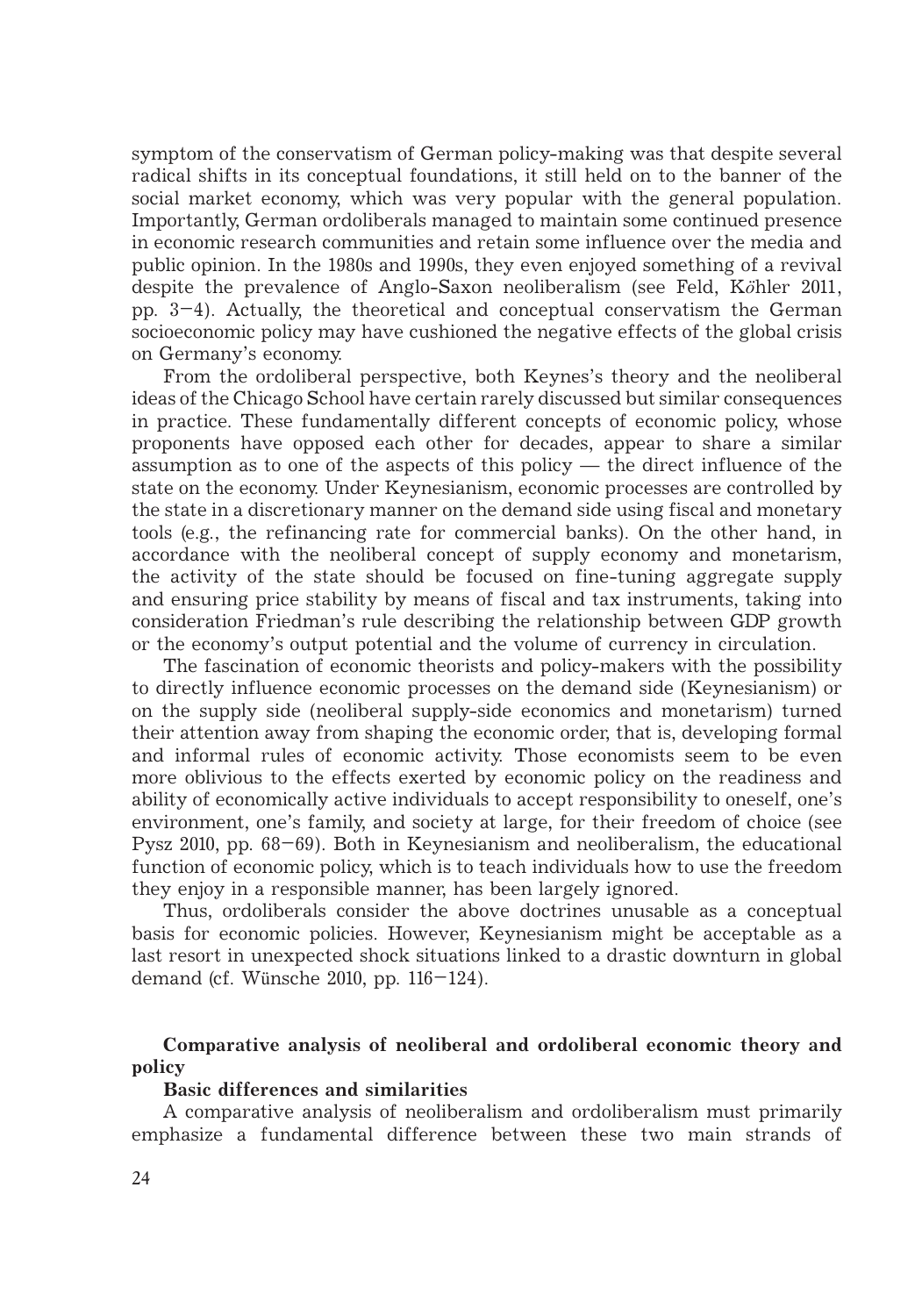economic liberalism. While neoliberalism, based on the theoretical foundation of mainstream neoclassical economics, focuses research and application efforts on market economic processes, ordoliberal theory and practice are concentrated on the economic order under which those processes are taking place. Table 1 shows a comparison of the research areas of ordoliberalism and neoliberalism, as well as of Keynesianism, which competes with the former two for influence over economic theory and policy. It is a modified version of the table presented in a work by Pysz (2013, p. 106).

Table 1

| Economic policy<br>doctrines | Economic order               | Economic processes         |                            |                                   |
|------------------------------|------------------------------|----------------------------|----------------------------|-----------------------------------|
|                              | Shaping of<br>economic order | Macroeconomic<br>dimension | Microeconomic<br>dimension | Individuals and<br>their emotions |
| Ordoliberalism               | Yes                          | Yes                        | Yes                        | Yes                               |
| Neoliberalism                | No                           | Yes                        | Yes/No                     | No                                |
| Keynesianism                 | No                           | Yes                        | No                         | Yes/No                            |

**Ordoliberalism, neoliberalism and Keynesianism: A comparative analysis**

According to ordoliberal theorists, economic research should investigate the functioning of an economically active society in a comprehensive rather than fragmented manner. This implies that while prioritizing the economic order one should also take into consideration its influence on market economic processes in the remaining three dimensions (macroeconomic, microeconomic, and human), and vice versa, one should examine the effects of economic processes on economic order policy and on the spontaneous development of that order.

In contrast, neoliberalism focuses its research efforts on the macroeconomic dimension with its tools for supporting the supply side of the economy and developing stable rules for injecting money into the economy without triggering inflationary tendencies (cf. Sadowski 2011, pp. 262–263). With the supply side in mind, the neoliberal economists have also addressed a number of microeconomic issues, and in particular the financial instruments used in the last decades of the 20th century by the international financial services sector. However, under the neoliberal concept, people are not treated as true human beings experiencing emotions and exhibiting Keynesian animal spirits, but rather as rational "perfect types," or *homo economicus*.

In turn, the macroeconomic orientation of Keynesianism is concentrated on aggregate demand, which stands in contrast to the neoliberal preoccupation with the supply side. Analyzing people's tendencies to consume, save, and invest, John M. Keynes considered the psychological aspects of human economic behaviors and their influence on business cycle fluctuations. However, his disciples and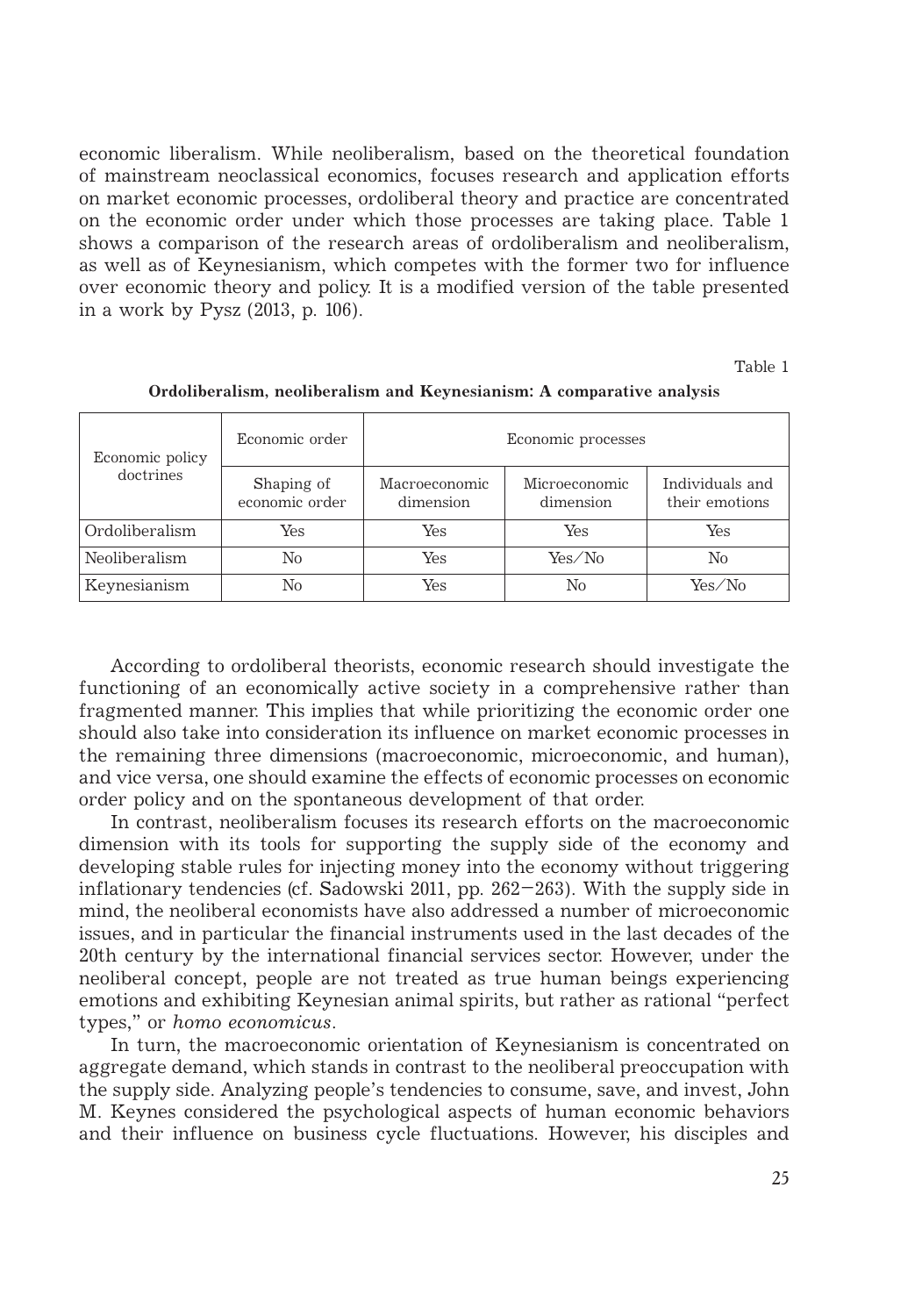followers gradually deprived his theory of an important psychological factor, that is, "animal spirits" (see Akerlof, Shiller 2009, pp.  $11-12$ ).

The main features of ordoliberalism, neoliberalism, and Keynesianism presented above show that, in contrast to the others, ordoliberal theory, based on a comprehensive approach to the study of economic processes and focused on the issue of economic order, captures both the supply and demand sides and their roles in shaping economic processes on a macroeconomic scale. A certain similarity of ordoliberalism to the Anglo-Saxon version of neoliberalism is due to the fact that the ordoliberals tend to subscribe to Say's law, which is tantamount to acknowledging that under an appropriately constructed, competitive economic order, it is supply rather than aggregate demand that exerts a decisive impact on the economy. At the same time, ordoliberalism also bears some similarity to Keynesianism. In their comprehensive view of economic processes, ordoliberal theorists place emphasis on the individual human being with his or her emotions and morality. Indeed, ordoliberalism gave rise to the notion of the "anthropological-sociological framework of the market economy," which is an important contribution to economic theory and policy (Röpke 1981, p. 231).

Analysis of the above fundamental differences and similarities between the studied economic doctrines leads to questions about the subject matter of study and research methods of economics.

#### **Subject matter of study**

The strictly model-based nature of classical economic theory, consistently focused on analysis of exchange relationships (supply, demand, price elasticity) under market conditions, has exerted a strong influence both on its perception by neoclassical and neoliberal market economists and on social perceptions of these ideas (public opinion) (cf. Pysz 2013, pp. 499–500). The results of analyses of idealized economic processes occurring in model markets used to be directly transferred into economic practice. There was a growing belief that the real markets could function perfectly, in a failure-free manner. The dysfunctions that occasionally emerge in the various markets were attributed to non-market causes, and especially to limitations in the free functioning of the market mechanism. The often changing economic regulations came under criticism, as well as the state's discretionary interventions in the course of economic processes. The gospel of individual freedom in the market and of unbridled market mechanisms was preached with ever-growing vigor with the spread of neoliberal monetarism and supply-side economics in the stagflationary decade of the 1970s. By the same token, mainstream economics gradually departed from market realities. Researchers strived to demonstrate the perfection of market mechanisms by means of elegant mathematical formulas. However, while beautiful in their form, illusions of a perfect market played an ideological function, promoting the transplantation of Anglo-Saxon solutions to many regions around the world. Market fundamentalism held sway among economists and economic policymakers (see, e.g., Supp 2012, p. 56).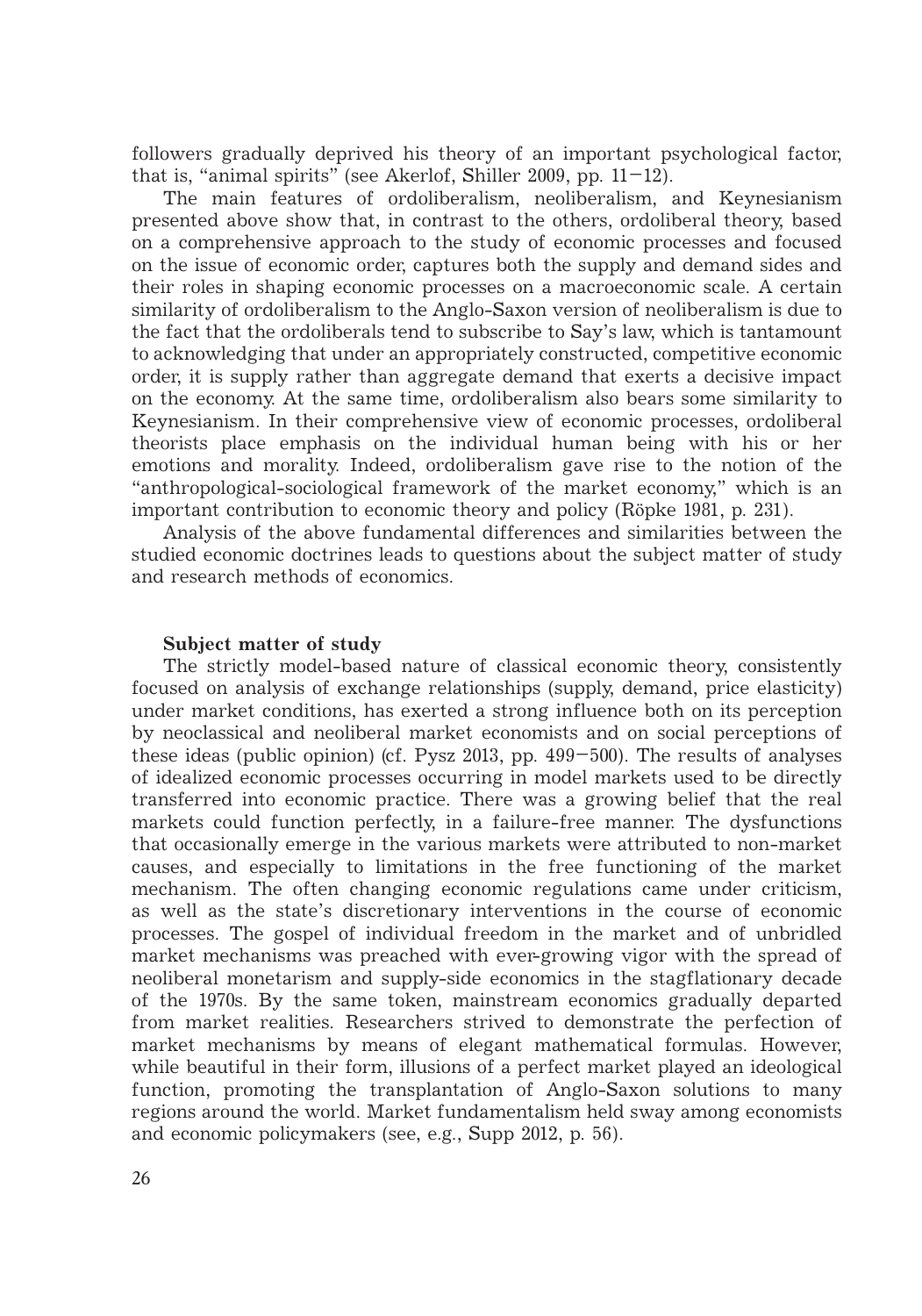Claims that the market is a perfect mechanism of coordination of economic processes and allocation of resources have been subsumed by the neoliberals under several telling slogans. Their simplicity and ease of understanding facilitated the promotion of neoliberalism among the general public. The appeal and clarity of the neoliberal slogans was additionally enhanced by the fact that they were advertized as the only viable ideas (as in the case of the abovementioned "TINA" formula coined by Margaret Thatcher). Arguments citing a lack of alternative to neoliberal economic policy have also been used by other prominent proponents of this doctrine. In the briefest of terms, the constitutive concepts of neoliberal theory, known as "the holy triad," are privatization, deregulation, and stabilization.

Classical liberalism and neoliberalism share the principle of market fundamentalism, or the assumption that the free market will spontaneously shape the economic order so efficiently that the role of the state will be reduced to that of a "night watchman." In turn, what makes these two economic theories different is their treatment of ethical and moral issues. Neoliberal disengagement from ethical and moral considerations is the result of the assumption that the free market provides a perfect solution also in that respect. Therefore, neoliberalism is sometimes perceived as a caricature of liberalism in which the classical liberal concern for personal freedom, political equality, and human rights has been distorted and reduced to a purely economic doctrine. According to the Harvard economist D. Rodrik (2002), the difference between neoliberalism and classical liberalism (the latter being the foundation of neoclassical economics) is akin to the relationship between astrology and astronomy: neither astrology nor neoliberalism are sciences, but ideologies. Bluntly speaking, one could argue that neoliberalism is to classical liberalism as fundamentalism to foundations. Adam Smith, the 18th century professor of moral philosophy and the creator of the noble concept of liberalism studied the free market in the context of morality, responsibility, and ethics. The free-market neoliberal doctrine lacks such a symbiosis.

Interestingly, the answer to the question why the issues of morality and social justice are marginalized in neoclassical theory and neoliberalism is also linked to Adam Smith's works and their predominantly one-sided and incorrect interpretation. His seminal 1776 work *An Inquiry into the Nature and Causes of the Wealth of Nations* shaped economic theory and policy at the end of the 18th century and in the first half of the 19th century in England and around the world. Indeed, it is considered the "bible of economic liberalism."<sup>2,1</sup> However, Smith's earlier groundbreaking book, *The Theory of Moral Sentiments* (1759) reveals the author's sensitivity to social justice and the public good. Indeed, in

<sup>1</sup> The first Polish translation of Adam Smith's *Inquiry into the Nature and Causes of the Wealth of Nations* was published by PWN in 1954. A second edition did not appear until 2007. *The Wealth of Nations* is a pioneering theory of free market and classical economics, constituting the foundation of economic liberalism and still exerting considerable influence on the shape of contemporary economic theories. Therefore, the date of its first publication is conventionally considered the birth date of modern economics.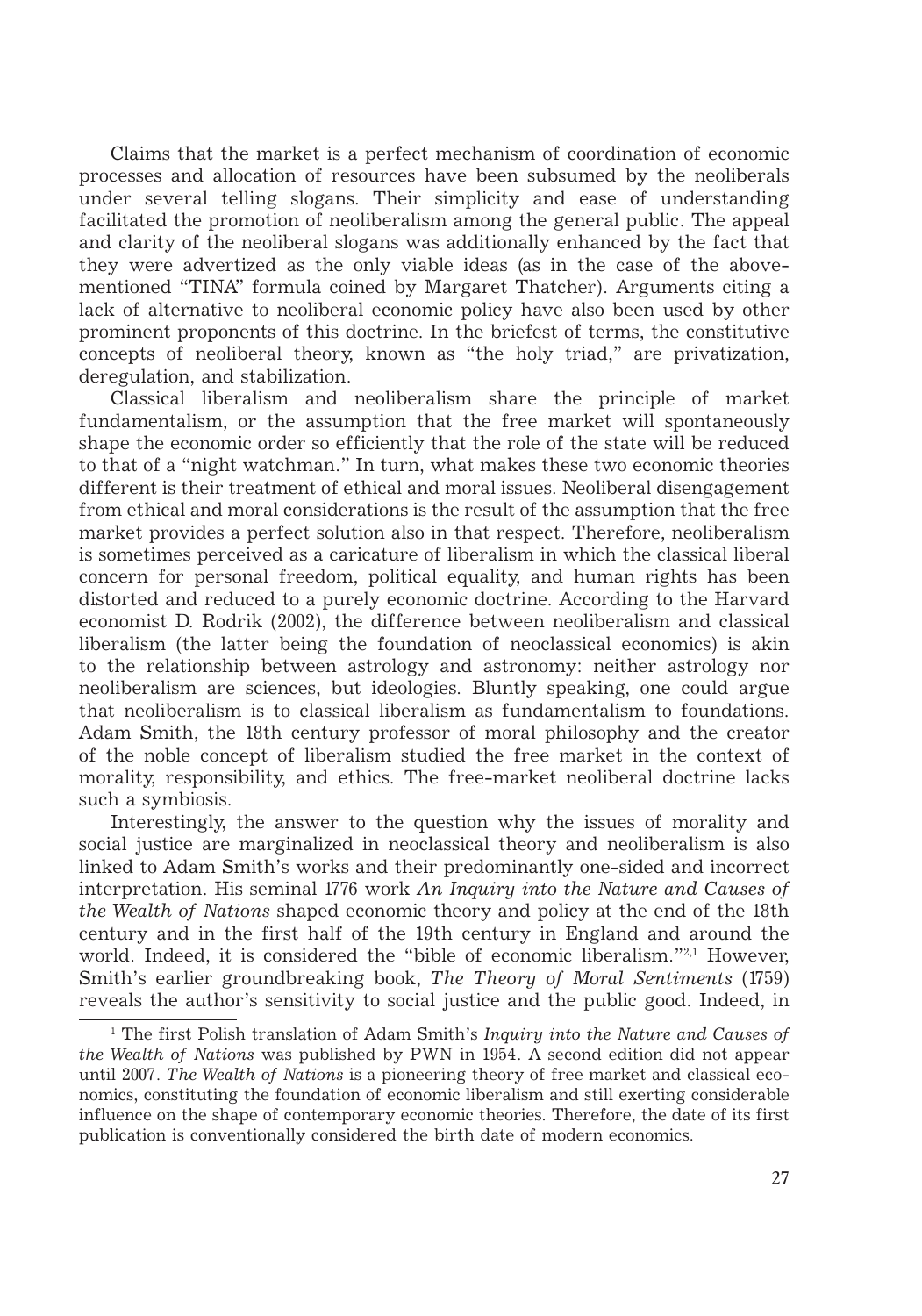both works Adam Smith argued that the invisible hand can function properly only under conditions of social justice (cf. Kwarciński 2005). The deficiencies of a biased understanding of Smith's works in the spirit of "the wealth of nations" have been observed in the literature only recently, mostly as a result of the failures of the neoliberal doctrine and the emerging symptoms of socioeconomic disorder.3,1 This also indicates the importance of shaping such an order.

An economic order basically consists of the formal and informal rules that economic entities must abide by. Other determinants of the economic order and economic behaviors include the ethics and morality of economically active individuals.4,2

While the works of W. Eucken and his close associate, the lawyer F. Böhm, primarily (but not solely) emphasized the importance of economic rules, other ordoliberal theorists, such as A. Rüstow, W. Röpke, and L. Erhard additionally took into consideration the morality and ethics of economically active individuals. In this context, Röpke used a very apt term "anthropological-sociological framework of the market economy." In turn, Erhard adopted the distinction between "freedom from something" and "freedom for something" from anthropologist and philosopher Max Scheler. "Freedom from something" consists in taking advantage of the absence of restrictions on personal liberty to make decisions and undertake actions, which is possible under a freedom-oriented economic order. In turn, "freedom for something" means that individuals can make decisions and undertake actions in such a way as to ensure subsistence for themselves and their families, and, within a broader understanding of responsibility, for their social group and society at large (Pysz 2008, p. 111). It is often said that freedom and responsibility are two sides of the same coin. The pursuit of "freedom from something" requires that individuals have the necessary motivation and are able to survive economically and develop under conditions of market competition.

W. Eucken had placed high demands on economic order policy concerning its cohesion, comprehensiveness, and long-time horizon: "Monetary, agrarian, and budgetary policies may not be treated in an isolated way. Indeed, they should be constituent elements of the economic order policy. There gradually emerges a new type of economic expert. He has the necessary experience and knowledge of his field. But he considers all emerging problems in the context of the course of economic processes at the macroeconomic scale, within the existing economic order, and the interrelationship between the economic order and other kinds of order" (Eucken 1932, p. 345). Under W. Eucken's approach, economic order policy was given a classical orientation model with the constitutive and regulatory principles of a competitive economic system.

According to the ordoliberals, such an economic order is something of a third way between a laissez-faire market economy from the time of the Great

<sup>1</sup> These deficiencies were previously indicated by, e.g., Z. Sadowski (in his foreword to the 2nd edition of *The Wealth of the Nations*); see also Polowczyk (2010) and Zabieglik (2003).

<sup>&</sup>lt;sup>2</sup> The importance of these factors is emphasized by, e.g., the Czech economist Tomas Sedlacek, the author of the book *Economics of Good and Evil* (2012).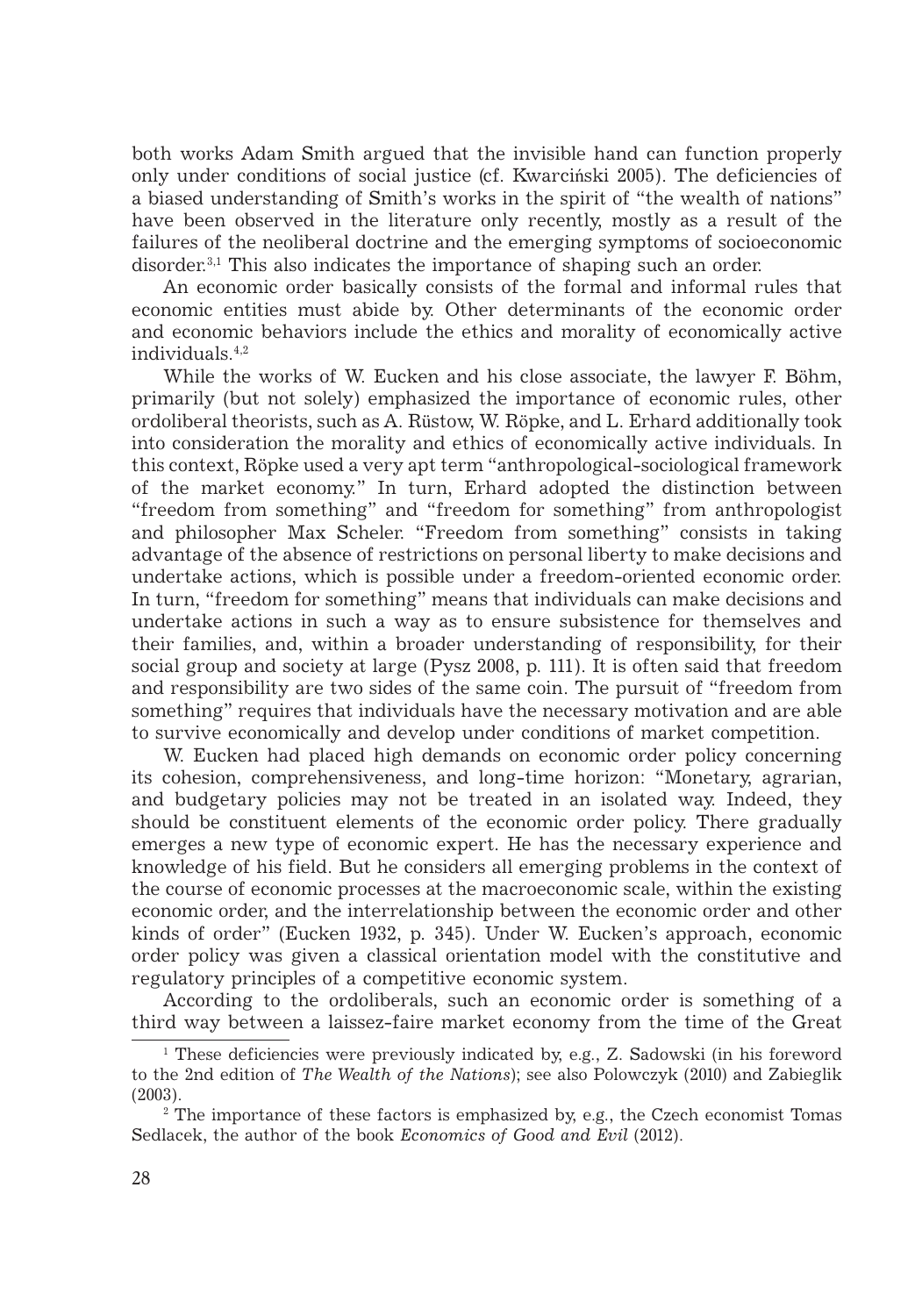Depression and the various, more or less radical, types of centrally planned economies. However, the ordoliberals emphasize that within the framework of a competitive economic order, economic processes should correspond to the laissezfaire concept, that is, they should proceed without any direct intervention from the state authorities.

From the ordoliberal perspective, the science of economics should return to the roots and examine the manner and degree in which the overarching social values are incorporated in economic processes. Individual freedom, responsibility for that freedom, and social justice have been traditionally considered the core values of European culture almost since antiquity. For ordoliberalism, in an economically active society these values are at least as important as meeting one's material needs. Freedom is by no means just one of many values as it is both the source and premise for the existence of all other individual values (Eucken 1932, p. 345). Drawing on these assumptions, in his research program W. Eucken strived to develop a theoretical framework enabling political bodies to shape an economic order ensuring functional efficiency to the market economy, and a life based on freedom and ethics to the people (Eucken 1989, p. 240). In turn, L. Erhard used the term "liberal economic order" to characterize the overarching objective of the social market economy, pursued in West Germany since 1948 (Erhard 2005, pp. 13–20). In ordoliberal thought, the top-down development of the economic order (which does not necessarily preclude some spontaneous selforganization of the market) is understood instrumentally as a means of ensuring freedom to economically active individuals and safeguarding it. At the same time, the attainment of this overarching objective is in the long term conducive to the stabilization and functional efficiency of the existing order (cf. Pysz 2008, p. 40).

Ordoliberal thinkers posit that also social justice should fall within the scope of economic research. In their opinion, an adequate level of social justice is a prerequisite for the appropriate functioning and sustainable development of society. However, while the ordoliberals unanimously appreciate the importance of justice as an overarching social value, they differ as to how attain that goal.

While W. Eucken accepted the combination of individual freedom with social justice derived from classical liberalism, he was not entirely consistent in his views. His model was based on the premise that in a free society there should exist a broad range of legal measures safeguarding individual freedom, accessible to anyone who is willing and able to use them. This classical liberal approach hinged on providing all members of a given society (through their personal freedom and equality before the law) with the formally equal opportunity to compete in the market. This equality implies that everyone is obligated to abide by certain economic rules of the game as set out in legal regulations. However, Eucken also realized that a competitive market economy leads to profound disparities in material opportunities between people, resulting from the exclusion of weaker individuals from the market and the existence of deepening income and wealth inequalities. If these inequalities are unacceptable within the paradigm of justice held by a given society, then, according to Eucken, this problem should be solved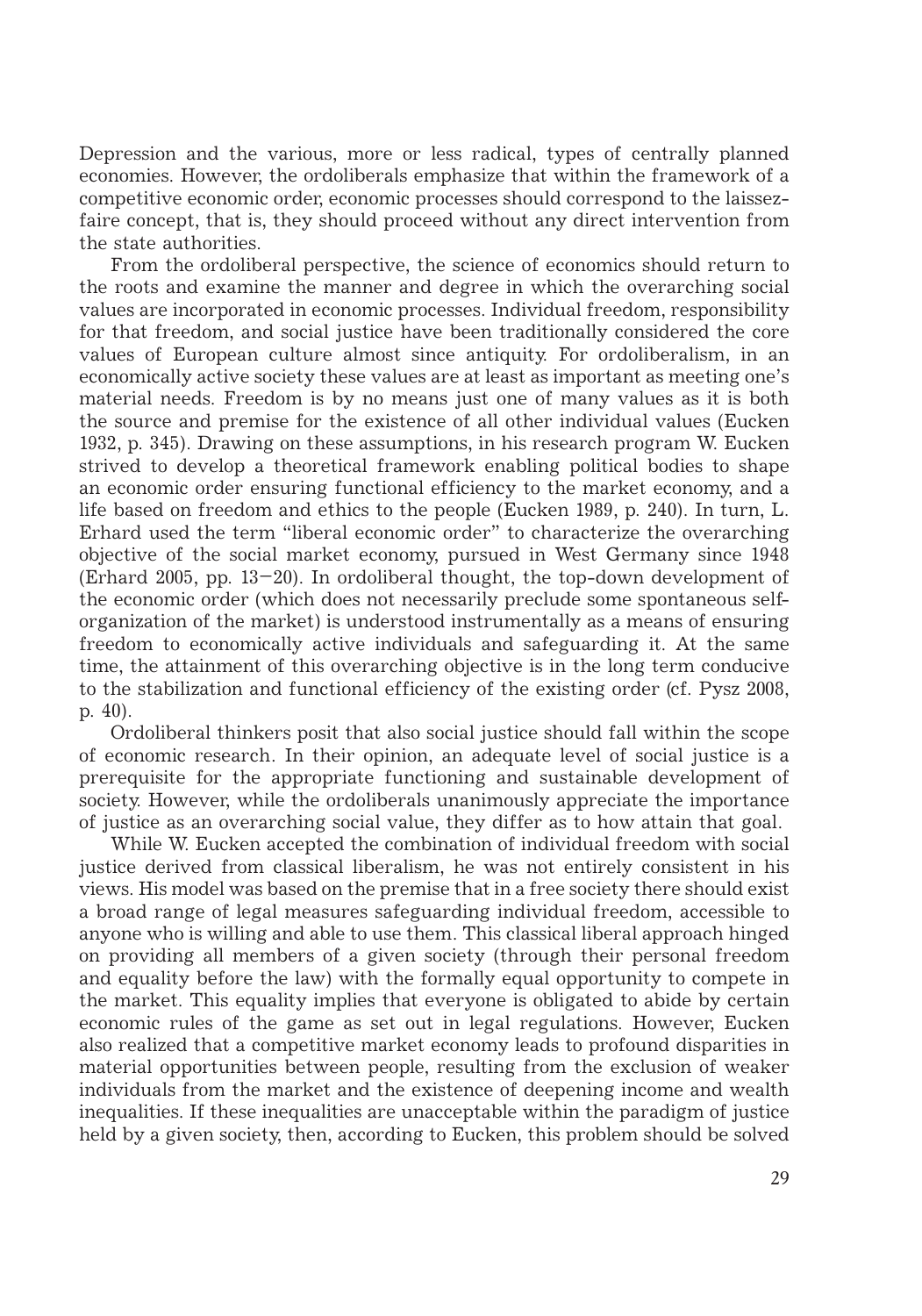by moving beyond the ordoliberal model of a competitive market economy. In such a case, Eucken would be willing to resort to some traditional redistributive instruments of social policy, as an exception from the universal rule of market competitiveness (Eucken 2004, s. 300–304; see also Pysz 2008, p. 62).

In contrast, L. Erhard believed that the social market economy grounded in ordoliberal theory and promoting competition, full employment, stable prices, and wealth diversification greatly reduced the necessity for the state to take recourse to redistributive social policy tools. According to Erhard, social justice should be ensured under the social market economy not by redistribution at the stage of dividing profits, but already in the course of market economic processes, as this may effectively minimize the number of people in need of social assistance from the state. Erhard's ideal was a free, economically active individual. In his own words, "Individuals can only be truly free as a personality and truly free vis-à-vis the state when they can rest assured that they are able to survive on the strength of their own achievements and their own labor, with neither protection nor hindrance from the state" (Erhard 2005, p. 17)*.*

As the field of economic sciences has expanded to include the economic order, overarching social values, and the historical context of economic phenomena and processes, scholars have gained new, extensive research areas of great significance. It is to be hoped that the emergence of these areas will divert the attention and research efforts of economic theorists away from what is termed "economic imperialism," or "colonization" of other social sciences by economists using analytical methods typical of mainstream neoclassical economic theory.<sup>5,1</sup> The lateral expansion of economics, taking it beyond its own domain, has inevitably led to increasing inattention to its own field of inquiry. It should be noted that the tendency to display ontological neglect has been present in mainstream neoclassical economics for decades, since the time of Lionel Robbins (see Wojtyna 2008, p. 17). As a result, economics is mostly defined not by its subject of research, but methodology (ibid., pp.  $14-16$ ). And this seems to be one of the underlying causes of the current crisis.

## **Research methods**

The radical expansion of the subject matter of economics postulated by ordoliberal thinkers has vital ramifications for the research methods. First of all, the socioeconomic order and its interrelationships with economic processes (feedback loops) have become legitimate areas of investigation. This means that research should be conducted not only along the lines of methodological individualism, but also within the framework of a holistic approach, especially as the overarching social values of individual freedom and social justice have become incorporated into the research field. This implies that researchers should simultaneously examine the historical and theoretical aspects of the

<sup>&</sup>lt;sup>1</sup> This notion, describing the expansion of mainstream economics towards other social sciences, has been used not only in the economic literature, but also in the discussion on the future of economic sciences which was held at the 8th Congress of Polish Economists in November 2007.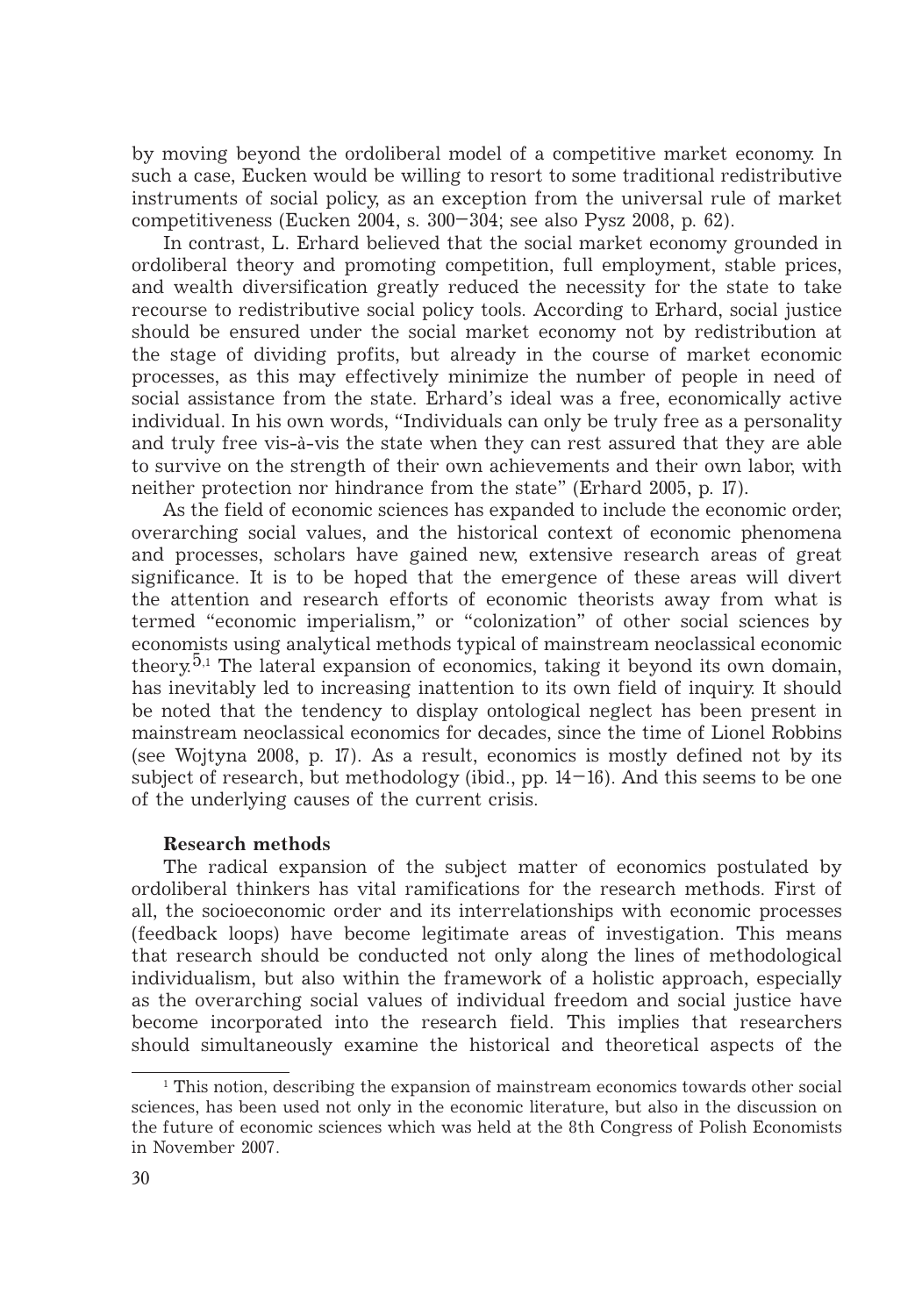studied phenomena and economic processes, and the relations between them. In contrast, in neoclassical economics and neoliberalism, historical aspects are marginalized, ignoring the ancient saying that "history is the teacher of life" (Pysz 2013, no. 4, p. 506). Neoclassical economic theory and the neoliberal doctrine persist in the error of one-sided methodology. They emphasize methodological individualism as the only acceptable and fundamental method of scientific inquiry. Margaret Thatcher, a leading politician of the neoliberal era, adopted this individualistic line of thinking in a radical form asserting that "there is no such thing as society. There are individual men and women" (quoted in Supp 2012). This radical individualism ignores the fact that it was already Aristotle who defined the human being as *homo socialis* and that people have lived in smaller or larger social groups ever since our predecessors arrived from Africa tens of thousands years ago, as did the Neanderthals who inhabited the south of present-day France and Spain. In his 1759 *Theory of Moral Sentiments*, Smith wrote about sympathy as a bonding force joining individuals into social groups and societies, enabling their survival. Nowadays, the New York Times columnist David Brooks tellingly entitled his book about people and their emotions *The Social Animal* (Brooks 2011).

The exclusive use of methodological individualism in neoclassical economics has made this discipline veer away from the realities of economic life (individuals acting within social groups and society at large) and from the existing economic and social rules. Thus, in economic liberalism, methodological individualism should be supplemented with holism (M czy ska  $2009$ , pp. 150–151) in order to bring the necessary symmetry to the study of the economy. Along with the fact that the free individual with his or her private interests and values is at the core of a free society, one must also accept that an individual can live and pursue those private interests and values only within the framework of a social group and/or society. And this means that, contrary to the words of the former British prime minister, society does exist after all.

Methodological individualism is useful in analysis of horizontal interactions between market entities pursuing their individual interests in the process of exchange. On the other hand, a holistic approach is indispensible to investigate existing or desirable economic rules, which taken together constitute the overall economic system. Using different terminology, W. Eucken described the relationship between the activity of free individuals in the market (individualism) and the economic order (holism) as follows: "Freedom and order are no opposites. They mutually presuppose each other. Order is generated under conditions of freedom. If a process is ordered, then the factors governing it are shaped in such a way that the process takes place by itself in the desired direction (Eucken 2004, p. 179). Thus, to study the behaviors of free individuals acting under the market rules shaped by the existing economic order, it is necessary to embrace an approach combining methodological individualism and holism.

In order to limit their research methodology to an individualist approach, neoclassical and neoliberal theorists were forced to depart from the actually existing economic system, as determined by the history and culture of a given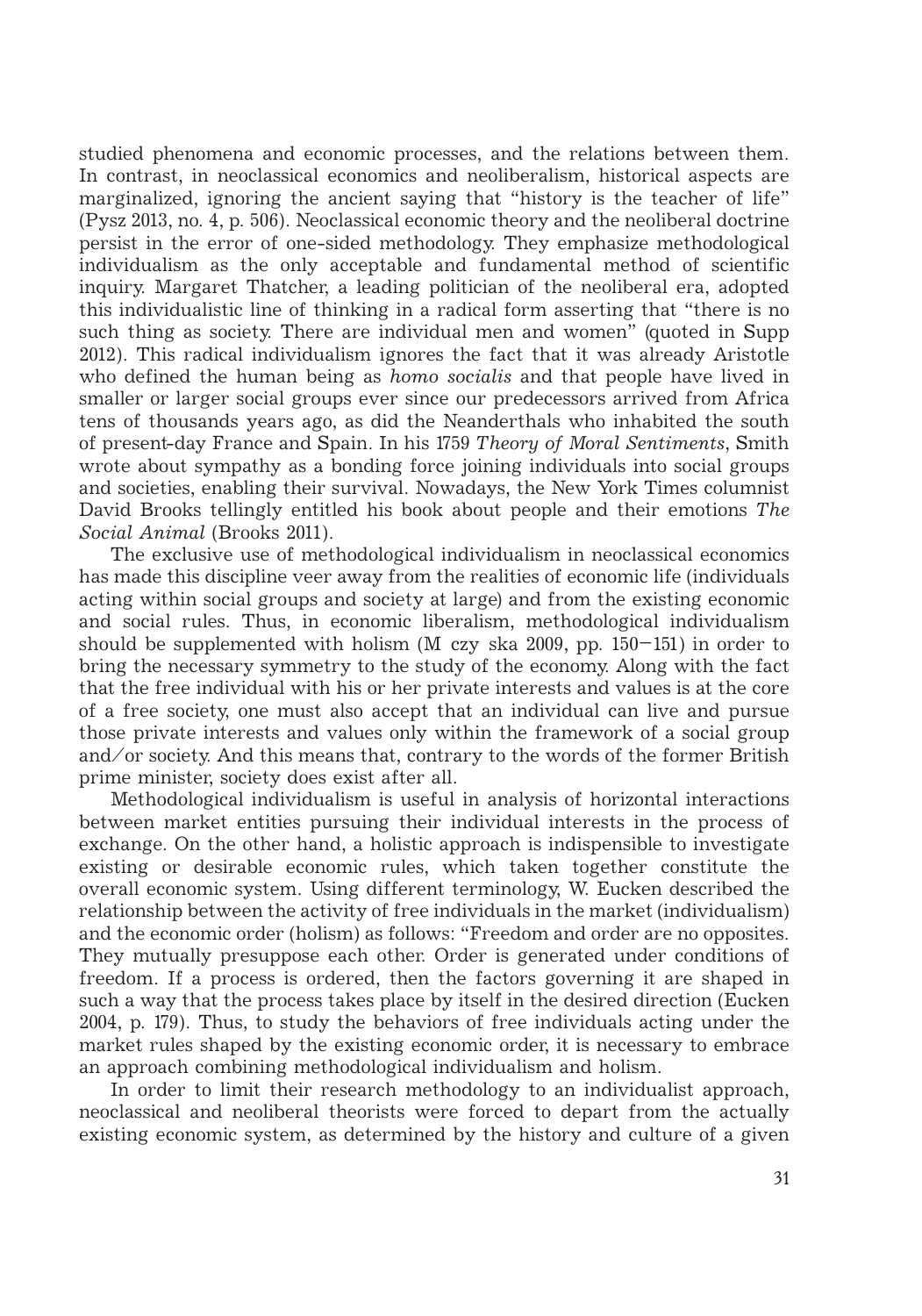society. Thus, they came under the illusion that they had succeeded in creating a theory abstracted from both time and space, akin to the exquisitely elegant formulas of theoretical physics. However, the effects of their efforts were very different from those of physicists. They were characterized by John Kenneth Galbraith as a technical escape of economics from the reality of economic life into a world of abstract, formalized economic models (Galbraith 2011, p. 262).

Thus, the development of neoclassical economics is characterized by a long-term process of technical escape from the real world accompanied by a persistent trend, dating back to the works of Carl Menger, Leon Walras, Vilfredo Pareto, and Kenneth Arrow/Gerard Debreu, to narrow the scope of research with a view to achieving the highest possible degree of logical and mathematical excellence. In pursuit of the formal perfection of physics and mathematics, impossible to attain in the social sciences, economic theorists forsook increasingly large areas of inquiry indispensible for an adequate description and explanation of the actual functioning of an economically active society. As Paul Krugman famously said, "the economics profession went astray because economists, as a group, mistook beauty, clad in impressive-looking mathematics, for truth" (2009). Indeed, it is necessary to abandon the formalized quantitative approach of economic models based on restrictive assumptions typical of neoclassical economics and the pervasive methodological individualism. Even Milton Friedman, a leading representative of the neoliberal doctrine, expressed caution about the progressing mathematization of the economic sciences: "economics has become increasingly an arcane branch of mathematics rather than dealing with real economic problems" (quoted in Kwaśnicki 2009, p. 242)*.* Therefore, it is necessary to give equal status to quantitative and qualitative research. Qualitative analysis should provide the necessary complement to the quantitative approach. Indeed, the currently predominant abstract "mathematical economics" should be transformed into "social economics," which would correspond more closely to economic reality and which would be better suited for solving actual problems in economic processes.

The inclusion of the economic order in the scope of economics opens up further fields of inquiry requiring an interdisciplinary approach. This includes a qualitative description and elucidation of the relationship between the state and the market and developing a new view of the economically active individual on the basis of empirical results (especially behavioral economics, but also other social sciences). Shaping the fundamental constituent elements of the socioeconomic order, including economic rules, the state must not restrict itself to role of the "night watchman," as postulated by the neoliberals. It should be noted that in a market economy some elements of that order have been formed spontaneously in a long historical process (von Hayek 1983, pp. 70–72). Between the topdown ordered instituted by the state and the bottom-up spontaneous order, there exist some feedback loops, which in themselves offer a very interesting field of inquiry. The legislated components of the socioeconomic order are not without significance for the self-constitution of the spontaneous order, and some significant interlinkages can be found. Therefore, an important question is what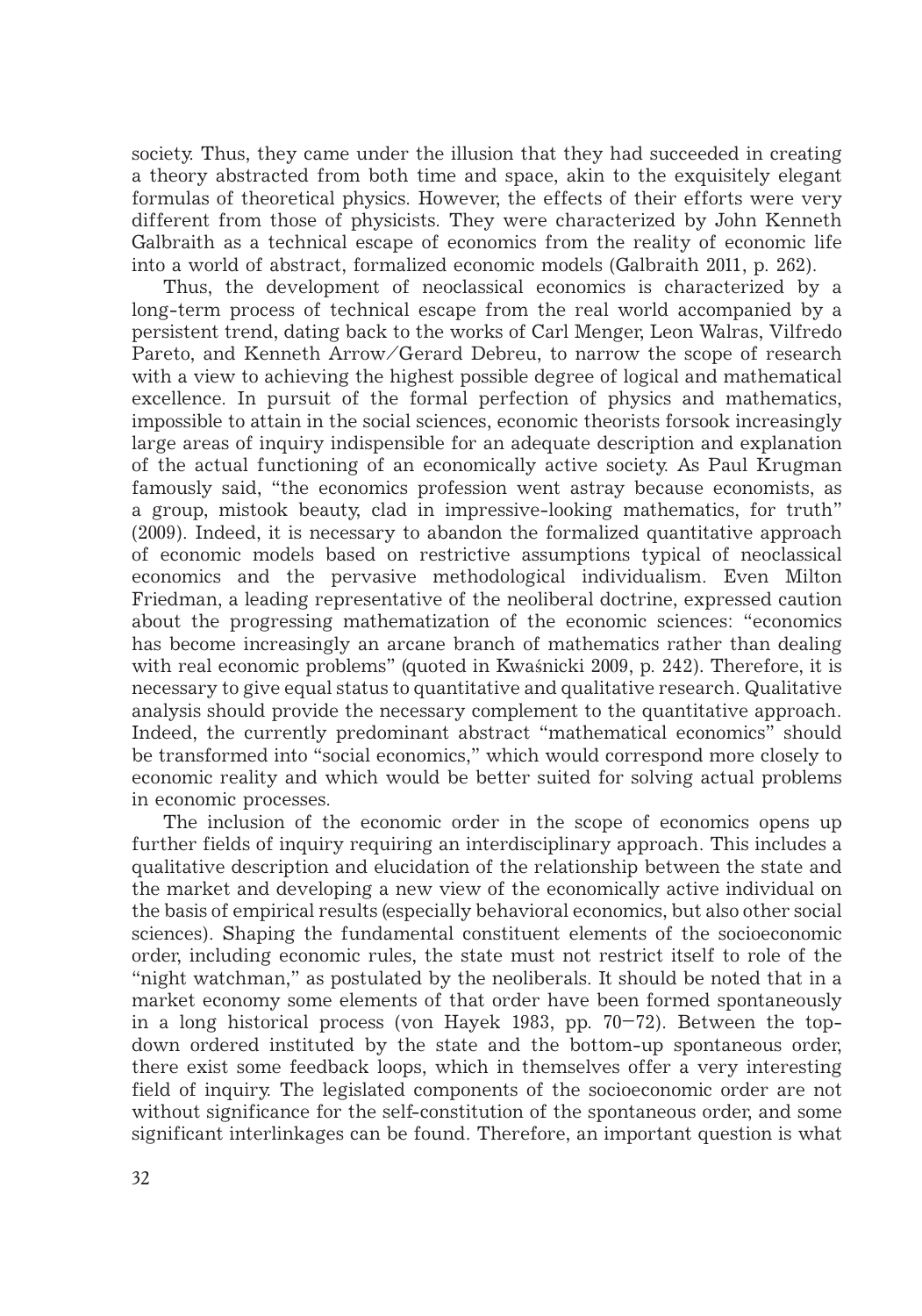the economic order would have to look like to enable the state to channel its decision-making and executive potential to economic order policy-making.6,1

An expansion of the scope of economic theory and the incorporation of quantitative research would help restore a state of pluralism of economic schools (cf. Mączyńska 2008). This in turn would reverse the monist trend in economics, which set in in the second half of the 20th century and peaked in the final years of that century, as neoclassical theory overshadowed other economic paradigms (see Hockuba, Brzeziński 2005, p. 306). Indeed, in the spirit of neoliberal triumphalism H.-W. Sinn proclaimed: "various economic schools lost their significance. In the past we still had the Keynesians, but they have since become extinct. Today, all economists are neoclassicals" (quoted in Bofinger 2005, p. 103).

Current events have laid bare the flaws and deficiencies of the formalized neoclassical school, clearing the ground for other economic theories. The new focus on overarching social values, the economic order, and the role of state bodies in shaping that order has helped mobilize ordoliberalism, new institutional economics, political economics, constitutional economics, as well as economic history, and the history of economic thought (indeed, the two last disciplines were grossly neglected over the past decades). Greater appreciation of the social aspects of economic processes may stimulate interest in qualitative research methods, which are used, e.g., in behavioral and psychological economics. A departure from neoclassical monism in economics also leads to increased competition between the various schools of economic thought and their research agendas. According to F. A. von Hayek, market competition is a "procedure of discovery" of the decentralized, limited knowledge of individual market entities by combining it into a much greater overall knowledge of the market by horizontal exchange interactions. Thus, there is no reason why Hayek's procedure, generally deemed true, should not be appropriate in the very special "market" for ideas, theories, and research methods in economics.

#### **Summary — Solutions for the future**

Both literature reports and crisis phenomena corroborate the well-known Keynesian thesis about strong interrelations between the theoretical foundations of socioeconomic policy and socioeconomic reality. The economic history of the world provides ample evidence (from different geographical areas and epochs) of how costly mistakes in selecting a theoretical basis for the socioeconomic order may be. Such mistakes and their consequences are experienced worldwide also today; the symptoms include a globally punctuated equilibrium, a disorder in the world economy, and an increased frequency of crises coupled with their long-term evolution.

This paper presents an analysis of classical liberalism, neoliberalism, and ordoliberalism. What these economic schools have in common is the idea

<sup>1</sup> Eucken intended to undertake research into a political order that would be consistent with the idea of a competitive economic order. However, his premature death in 1950 prevented that (Vanberg 2002).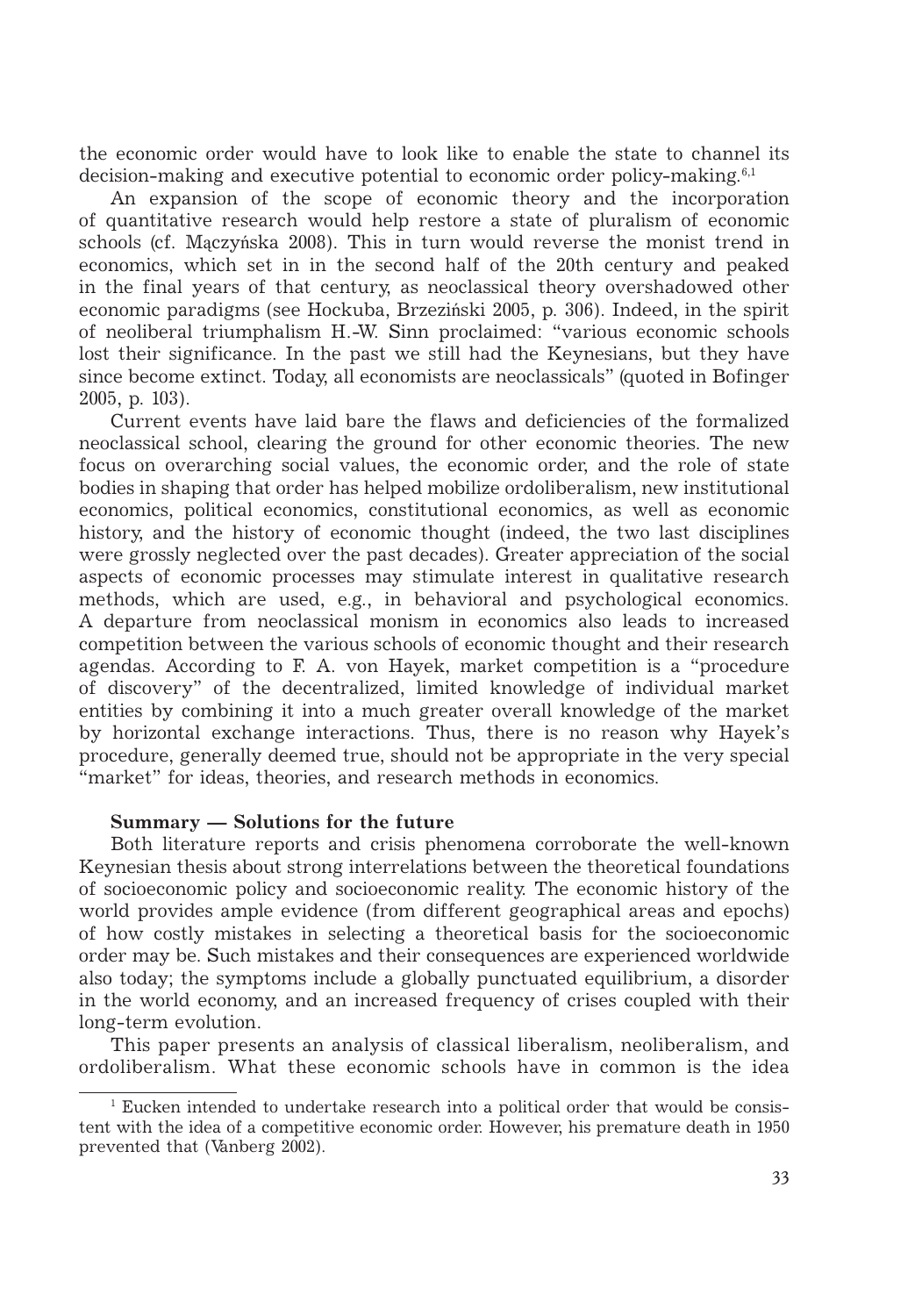of a free market, but they differ as to the role of the state in shaping the socioeconomic order. While both in neoliberalism and classical liberalism this role is marginalized, it remains central to ordoliberal theory. The pervasiveness of purely market-oriented solutions typical of the neoliberal system downplaying ethical and moral considerations (which distinguishes the former from Adam Smith's ethics-based classical liberalism) leads to deformations in the measurement system and in economic calculus. Furthermore, this provides fertile ground for various types of abuse and a crisis of trust, crippling economic output, and, even more importantly, threatening democracy as the foundation of the socioeconomic system. Almost two decades ago, this was observed by Ignacy Sachs, who noted that the dysfunctions of the contemporary economy "are due to an inappropriate organization of the social and political system, rather than a deficiency of goods" (Sachs 1996, s. 44). Furthermore, Sachs pointed to the need to go beyond "economism," adopt a universal axiology, change the relations between the spheres of the economy, environment, and society, and determine the role of the state anew. "In the ongoing discussion about the role of the state, the wrong questions are being asked, and for a variety of reasons. While the point of departure for this discussion is the assumption that the state and the market stand in opposition to each other, every market has to be regulated by the state, especially if the market economy is also supposed to fulfill social functions. Although critics of statism rightly warn against abuse of power and red tape, they simplify the problem by demanding 'less government.' The thing is that the government should be more effective, and thus cost less" (ibid. pp. 47–48)*.* Sachs further illustrates his point with a quote from *Alice in Wonderland*: when Alice asked the Cheshire-Cat which way she ought to go, he said "That depends a good deal on where you want to get to." Already in the 1990s, Sachs wrote about the risks linked to a disconnect between the real sphere and the financial sphere, warning that "the lure of spectacular profits at the tables of the 'global casino' of financial markets attracts capital that may otherwise be invested in production (ibid. p. 48). According to Sachs, such capital becomes "infertile" and slows down socioeconomic development.

In hindsight, it has become clear that the global crisis has affected to the greatest degree countries adhering to a neoliberal economic model. This supports the thesis that it is not a typical business-cycle downturn, but rather a fundamental, or systemic, crisis of neoliberalism and of the false efficient market hypothesis. Inevitably and unsurprisingly, the adoption of the efficient market hypothesis implies minimization of the role of the state, especially as the neoliberal doctrine claims that the traditional functions of the state may be successfully replaced by market mechanisms. While the chaos, destruction, and macroeconomic disequilibria in the socioeconomic sphere that were revealed or aggravated by the global crisis have called into question the rationality of neoliberal theory, it still continues to be a major force shaping the economic reality as shown by the unwaveringly strong position of the financial sector and other factors.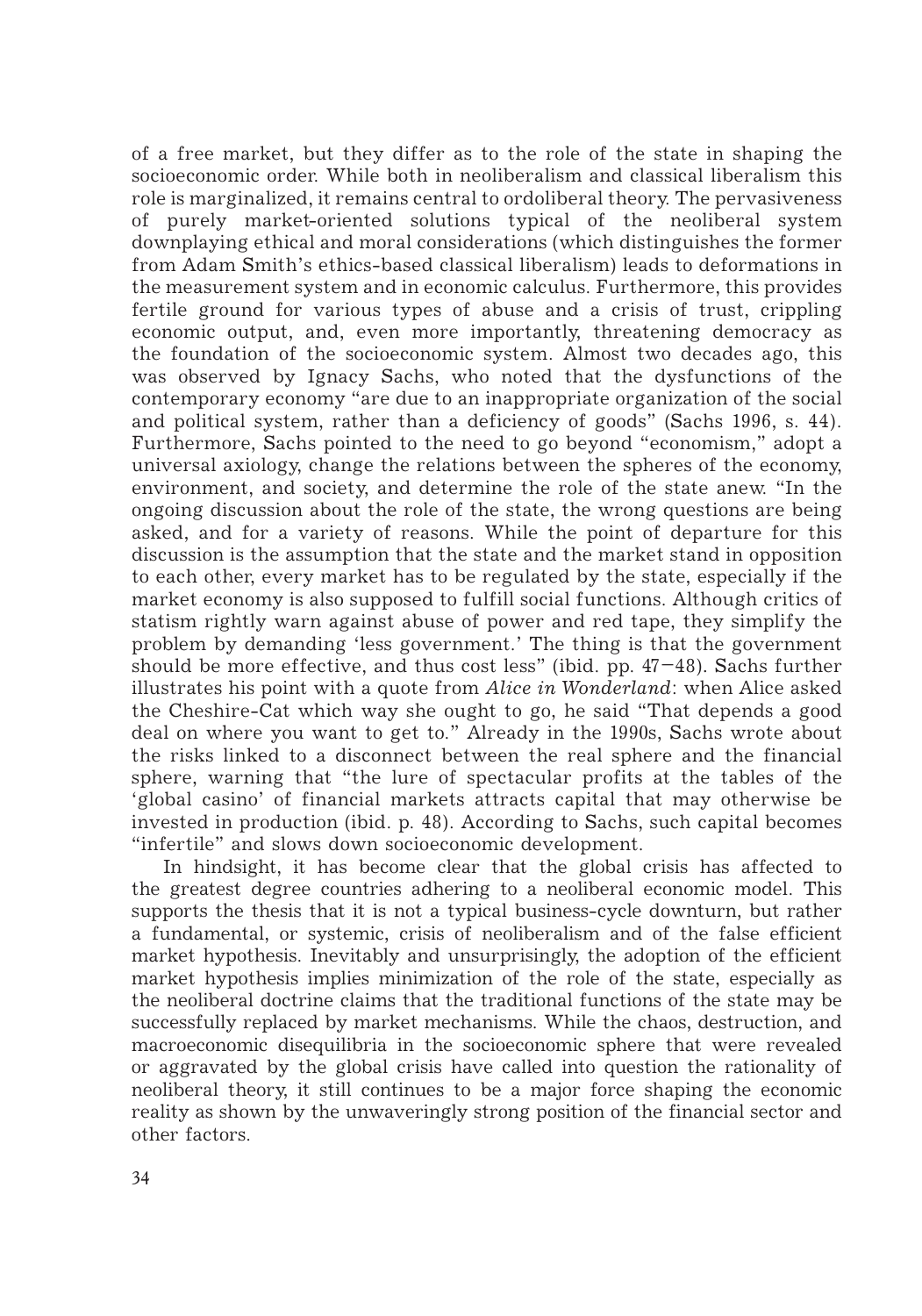In the face of the imbalances and other dysfunctions in the neoliberal socioeconomic model that have been laid bare by the calamitous triad "financial crisis — economic crisis — debt crisis," there emerges a natural need for indepth analysis and reflection concerning desirable and possible directions of change in the socioeconomic order.

The neoliberal prioritization of the monetary policy, combined with IT and wikinomic developments in the functioning of the financial sector, generates substantial changes in the way the state operates. German political scientist W. Streeck has observed that countries have been clearly evolving from "tax-based states" to "debt-based states" (Streeck 2013, p. 39). Government revenues from income taxes have been gradually declining, accompanied by an increase in public debt. As a result, the interests of the state and the financial sector have converged, making the relations between the two parties more and more opaque. These relations have been further strengthened by government-sponsored bailouts of financial institutions in many countries. Therefore, "today one can hardly discern between the state and the market, and whether it is the states that have nationalized the banks or the banks that have privatized the state" (ibid.).

At the same time, the declining tax revenues of the state bring about cuts in investment and public services, which in turn scales up bank lending to households. The deficiency of public services, e.g., in the field of education, forces households to finance education privately. This is yet another factor magnifying the presence of the financial sector in the economy, which is increasingly debt-driven. In the literature, this phenomenon is termed "private Keynesianism" (see Płóciennik 2013).

This also sheds new light on unemployment and the threat it poses to indebted households. Due to the transition from a "tax-based state" to "debt-based state" model, the fundamental question considered by many governments in making socioeconomic decisions is "How are the financial markets and rating agencies going to respond to this?" As a result, those governments are losing sovereignty to the financial markets and the democratic system is becoming increasingly eroded. Indeed, in any democratic country the fundamental question should be by definition "What are the voters going to say?" rather than "What are the markets going to say?"

The dysfunctions of the neoliberal socioeconomic model presented above have fueled research efforts and discussions concerning possible changes to the socioeconomic order. However, desirable directions of change and systemic solutions have yet to be delineated. Undoubtedly, the need to embrace a strategic thinking culture, ponder the future, and undertake future-oriented actions is becoming ever more pronounced, despite the fact that Fukuyama's end-of-history thesis and the neoliberal doctrine belittle futurological reflection, leaving the future to be regulated by the free-market mechanism. However, today Fukuyama no longer seems to maintain his thesis. He has become critical of the "free market fetish," noting that "one of the paradoxical consequences of the 2008-9 financial crisis may thus be that Americans and Britons will finally learn what the East Asians figured out over a decade ago, namely, that open capital markets combined with unregulated financial sectors is a disaster in the waiting" (Fukuyama 2011, pp. 2-3).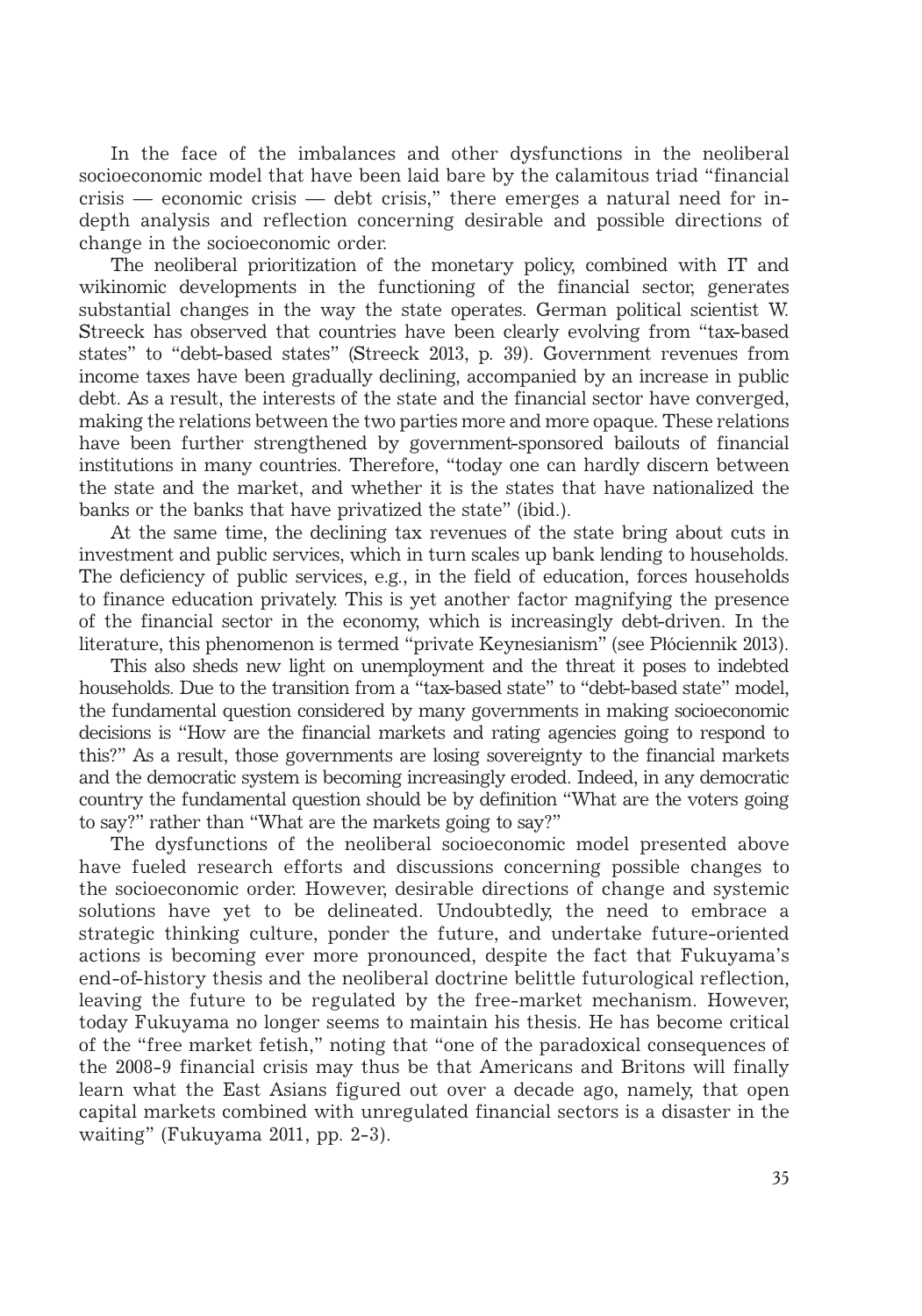As a result of dysfunctions in the socioeconomic system and their underlying anomic causes, ordoliberal ideas are increasingly gaining currency as a countervail to neoliberalism (the Latin prefix "ordo" means order). However, it should be remembered that ordoliberalism dates back to before World War II, when globalization was not as pervasive and national economies were not burdened with oversized financial sectors.

Future will show whether and to what extent ordoliberal ideas will be useful in practice. However, in the face of the growing socioeconomic disorder and global disequilibrium, there is a natural need and room for solutions aimed at restoring order, as well as for measures improving the quality of socioeconomic life. At the same time, this means that economics as a social science must evolve with the world it strives to describe. As is shown by the mixed fortunes of Keynes's theory, as well as by the more and less successful periods in the history of the ordoliberal social market economy, it is necessary to adjust theory to the changing socioeconomic reality. In this sense, there are no absolutely correct theories as in every school of economics one can find tools and solutions that translate well into practice under one set of circumstances, but not so well under another. It is not accidental that Keynes's theory is considered to be well suited for the difficult challenges of the economic crisis. In turn, ordoliberal theory, oriented towards shaping the socioeconomic order, may be useful as a theoretical foundation for restoring that order. Therefore, a diversity of economic theories seems to be quite desirable, in particular as an antidote to the widespread neoliberal indoctrination of the past decades. Indeed, alternative economic approaches are gradually beginning to emerge. It is telling that one of this year's three Nobel Prize winners in economics is Robert Shiller, a behavioral economist. Neoclassical economics and the neoliberal doctrine do not seem capable of coping with the complexity of the global economy. Under the circumstances, the economic paradigm should be modified. Such a change is bound to be evolutionary rather than revolutionary, as a paradigm shift requires some time, especially given the past neoliberal sway. Recently, we have seen the emergence of economics of complexity (which draws inspiration from behavioral economics), imperfect knowledge economics, and institutional economics. Economics of complexity strives to examine all facets and aspects of a given economic phenomenon, including its quantitative and qualitative dimensions, incorporating inputs from other scientific disciplines, such as sociology, psychology, or even anthropology and ecology. As a matter of fact, these new economic trends seem to bring up that which is missing from mainstream economics, neoclassical economics, and neoliberalism

In contrast to the neoliberal doctrine, offering uniform solutions and recommendations to all countries with market economies, the new economic approaches also take into consideration the social and cultural determinants of individual countries and societies. "Tailor-made suits" are replacing the "uniform" proposed by the Washington Consensus with its universal recipes of deregulation and tax reduction, a marginalized role of the state, and a balanced budget. Indeed, the above expedients are not always compatible with the local circumstances, as it has now been conceded by some IMF economists.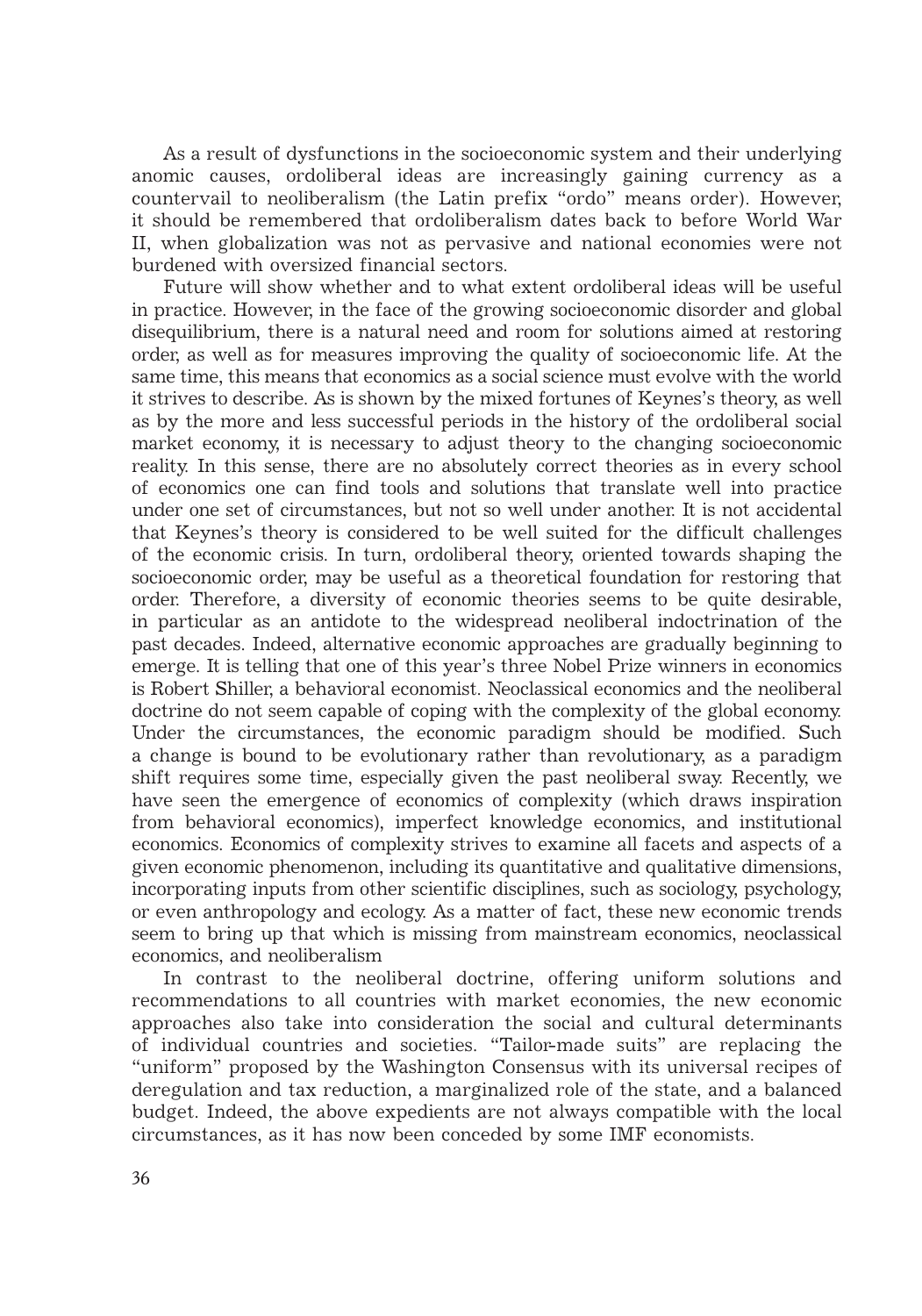It has become increasingly clear that while economics should draw on the past and be relevant to the present, it must not ignore the future. This has been forcefully emphasized by Grzegorz Kołodko, who criticizes the "tattered legacy" of neoliberalism, admonishing that "economy without values is like life without sense" and advocating a "new pragmatism," or the economics of moderation (Kołodko 2013, p. 164 and 377). Kołodko's concept of the political economy of the future may be treated as important guidance for the development of economics and its practical applications.

#### **Books and electronic publications on the Internet**

1. Akerlof, G.A., Shiller R.J., Animal Spirits. Wie Wirtschaft wirklich funktioniert, Campus Verlag, Frankfurt, — New York. — 2009. — 210р.

2. Bofinger, P., Wir sind besser, als wir glauben, Pearson Studium. — Monachium. — 2005.

3. Brooks, D., The Social Animal, Random House, New York. — 2011. — 86р.

4. Cassel, G., The Theory of Social Economy.–1923. — 44Р.

5. Erhard, L., Die Prinzipien der deutschen Wirtschaftspolitik, "Orientierungen zur Wirtschatfs — und Gesellschaftspolitik". — 2005, nr 104. –Р 22-32.

6. Erhard, L., Dobrobyt dla wszystkich, PTE, Warszawa. — 2012. –176 р.

7. Eucken, W., Dir Grundlagen der Nationalökonomie, wyd. 9, Springer Verlag, Berlin– Heidelberg– Nowy Jork–London–Paryż–Tokio–Hongkong. — 1989. — 264р.

8. Eucken, W., Grundsätze der Wirtschaftspolitik, wyd. 7, Mohr Siebeck, Tübingen. —  $2004. - 142p.$ 

9. Eucken, W., Staatliche Strukturwandlungen und die Krisis des Kapitalismus, "Weltwirtschaftliches Archiv". — 1932, nr 36. — Р 7-15.

10. Feld L.P., Köhler E.A., Die Zukunft der Ordnungsökonomik, "Freiburger Diskussionspapiere zur Ordnungsökonomik". — 2011, nr 2. – P 16-23.

11. Friedman, Es ist unmoralisch, Geld von den Reichen zu nehmen um es den Armen zu geben — Interview mit Milton Friedman, "Süddentsche Zeitung Magazin". — 23.06.2006. — 187р.

12. Fukuyama, F., Nie stać nas na kapitalizm, "Forum". — 2011, nr 17/18. - Р 5-16.

13. Fukuyama, F., The End of History and the Last Man, Penguin, Harmondsworth. — 1992.

14. Galbraith, J.K., Ekonomia w perspektywie — krytyka historyczna, Polskie Towarzystwo Ekonomiczne, Warszawa. — 2011. — 312р.

15. Hampe, P., Zur Entstehungsgeschichte und zum Bedeutungswandel eines verqueren Begriffes, "Ifo Schnelldienst".  $-2010$ , nr 90.  $-$  P 34-45.

16. Habermann, G., Ordnungsdenken — eine geistesgechichtliche Skizze, "Ordo-Jahrbuch für die Ordnung der Wirtschaft und Gesellschaft", t. 53, Lucius & Lucius, Stuttgart. — 2002. — 165р.

17. Hockuba, Z., Brzeziński, M., Oskara Langego syntezy teorii ekonomicznych, w: Oskar Lange a współczesność, Polskie Towarzystwo Ekonomiczne, Warszawa. —  $2005. - 274$  p.

18. Von Hayek, F.A., Grundsätze einer liberalne Gesellschaftsordnung, J.C.B. Mohr (Paul Liebeck), Tübingen. — 2002. — 312 р.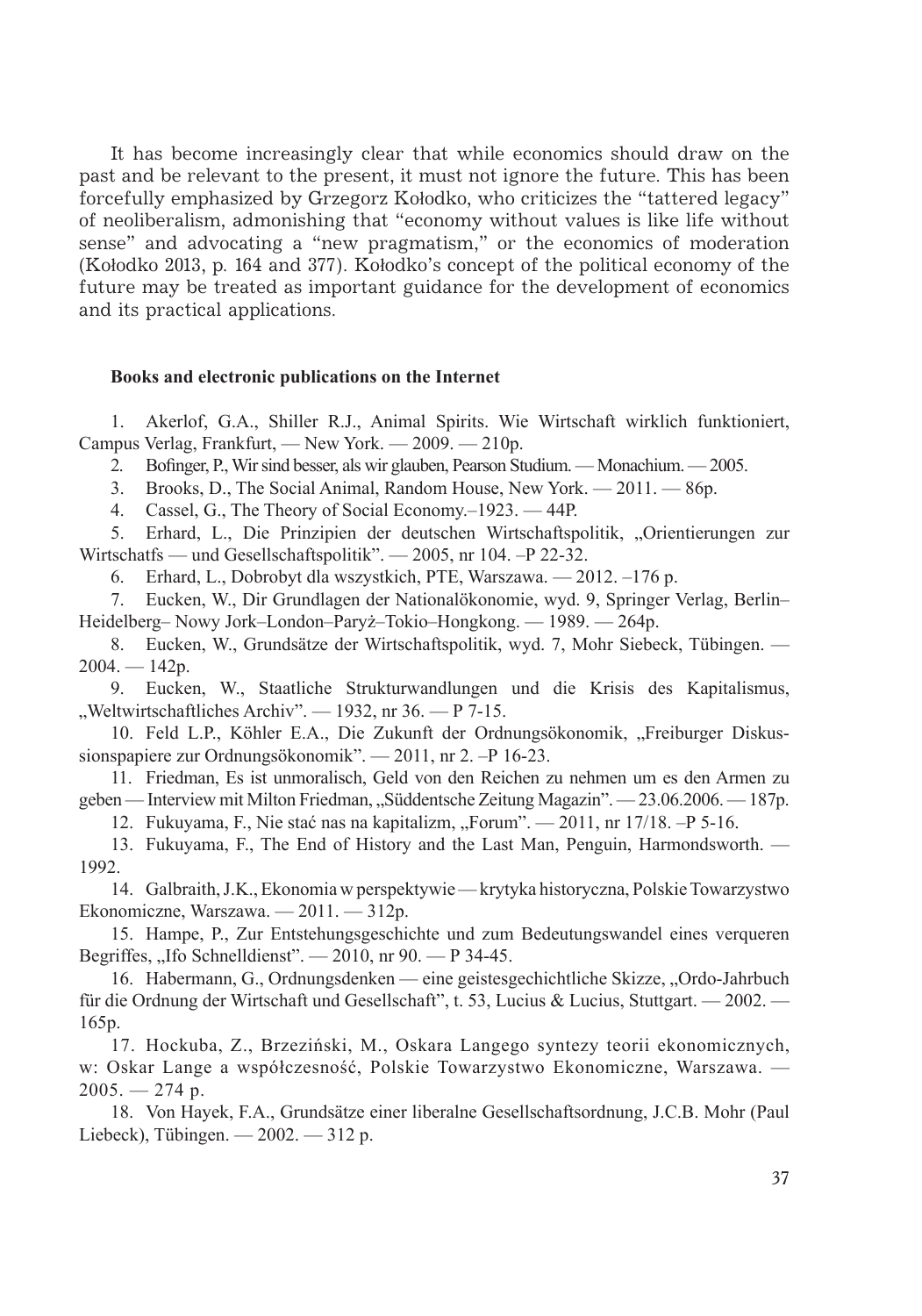19. Von Hayek, F.A., Verfassung der Freiheit, wyd. 2, J.C.B. Mohr (Paul Liebeck), Tübingen. — 1983. — 176р.

20. Honegger, H., Volkswirtschaftliche Gedankenströmungen, Braun, Karlsruhe. — 1925. — 221 р.

21. Interview mit P.A. Samuelson: Der Markt hat kein herz, "Spiegel Special". — 2005, nr 7. — Р. 34–39.

22. Kaczmarek, T.T., Cud gospodarczy Niemiec. Ludwiga Erharda koncepcja Społecznej Gospodarki.

23. Rynkowej, Fundacja ATK, Warszawa. — 1997. — 254р.

24. Klinckowstroem, W. Gräfin von, Walter Eucken: Eine biographische Skizze, w: Walter Eucken und sein Werk, red. L. Gerken, Mohr Siebeck, Tübingen. — 2000. –186р.

25. Kołodko, G.W., Dokąd zmierza świat. Ekonomiczno-polityczna przyszłość, Prószyński i S-ka, Warszawa. — 2013. — 132 р.

26. Kołodko, G.W., Wędrujący świat, Prószyński i S-ka, Warszawa. — 2008. — 184р.

27. Krugman, P., How Did Economists Get It So Wrong?, "The New York Times". —  $6.09.2009. - P. 4-5.$ 

28. Krugman, R.P., Obstfeld M., Internationale Wirtschaft. Theorie und Politik der Außenwirtschaft, wyd. 7, Pearson Studium, Monachium. — 2006. –287 р.

29. Kwarciński, T., Niewidzialna doktryna Adama Smitha, "Zeszyty Naukowe KUL". — 2005, nr 1 (189). — Р 53-61.

30. Kwaśnicki, W., Czy kryzys finansowy przyczynia się do kryzysu w naukach ekonomicznych, "Studia Ekonomiczne". — 2009, nr 3/4. — P34-43.

31. Lippmann, W., The Good Society, George Allen and Unwin. — 1937. — 342р.

32. Mączyńska, E., Doctrina multiplex, veritas una, w: O tych z najwyższej półki, czyli rzecz w sprawie naszego środowiska ekonomicznego, red. E. Łukawer, Polskie Towarzystwo Ekonomiczne, Kraków. — 2008. — 186р.

33. Mączyńska, E., Dysfunkcje gospodarki w kontekście ekonomii kryzysu, "Zeszyty Naukowe PTE". — 2011, nr 9. — P11-19.

34. Mączyńska, E., Ekonomia a przełom cywilizacyjny, "Studia Ekonomiczne". — 2009, nr 3/4. — Р. 4–8.

35. Mirowski, P., Plehwe D., The Road from Mont Pelerin: The Making of Neoliberalism, Harvard University Press, Cambridge. — 2009. –154 р.

36. Płóciennik, S., Kupiony czas i kryzys demokratycznego kapitalizmu: notatki o książce Wolfganga.

37. Streecka. — 2013. http://www.pte.pl/310\_recenzje.html (access date 17.07.2013).

38. Polowczyk, J., Elementy ekonomii behawioralnej w dziełach Adama Smitha, "Ekonomista" 2010, nr 4.

39. Pysz, P., Czego można się nauczyć od myśli odroliberalnej?, "Ekonomista". — 2013, nr 4. — Р34~41.

40. Pysz, P., Komplementarność i synteza koncepcji polityki gospodarczej Waltera Euckena i Ludwiga Erharda, w: Idee Ordo i społeczna gospodarka rynkowa, red. E. Mączyńska, P. Pysz, Polskie Towarzystwo Ekonomiczne, Warszawa. — 2010. –265р.

41. Pysz, P., Neoliberalizm/keynesizm versus ordoliberalizm a światowy ład gospodarczy, w: Polska i Rosja w procesie globalnej integracji i dywersyfikacji, red. J. Kotowicz-Jawor, Instytut Nauk Ekonomicznych PAN, Warszawa. — 2013. –365 р.